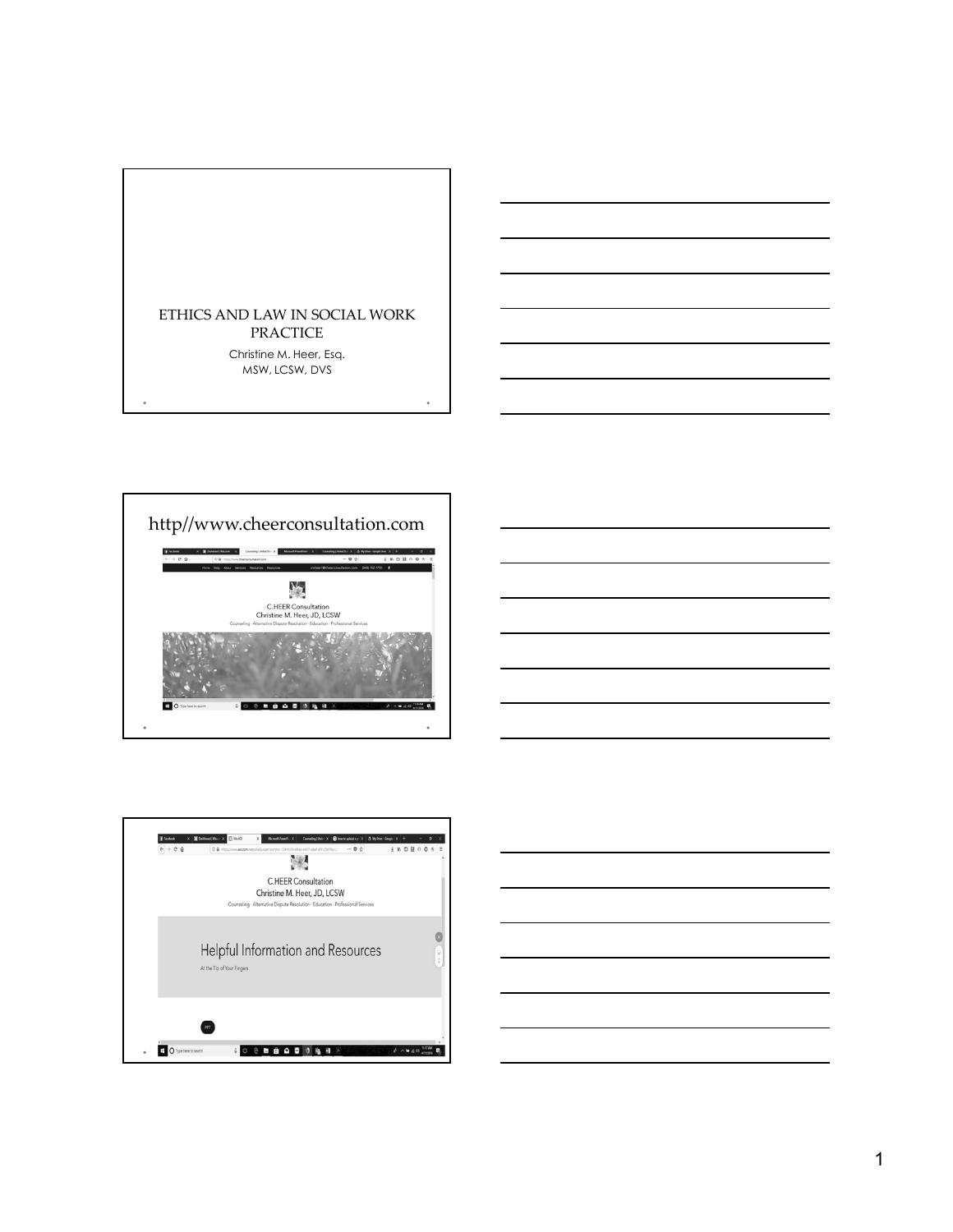

- Distinctions Between Ethics and Law<br>
 <u>Ethics</u> basis of moral and<br>
professional decision<br>
making.<br>
 <u>Law</u> creates rights,<br>
obligations, and remedies. professional decision making. Distinctions Between Ethics and Law<br>
• <u>Ethics</u> – basis of moral and<br>
professional decision<br>
making.<br>
• <u>Law</u> – creates rights,<br>
obligations, and remedies.
- <u>Law</u> creates rights,<br>obligations, and remedies.

# Four Scenarios

- What is **ethical** may be **legal**
- What is **unethical** may be legal
- What is **ethical** may be illegal
- What is **unethical** may be *illegal*

# Licensure Violations

- Complaints made to NJ Board of Social Work Examiners.
- Part of the Department of Law and Public Safety
- Represented by NJ Attorney General's Office
- Sanctions include Private, Public, License
- Suspension, License Denial, License revocation. • Office of Administrative Law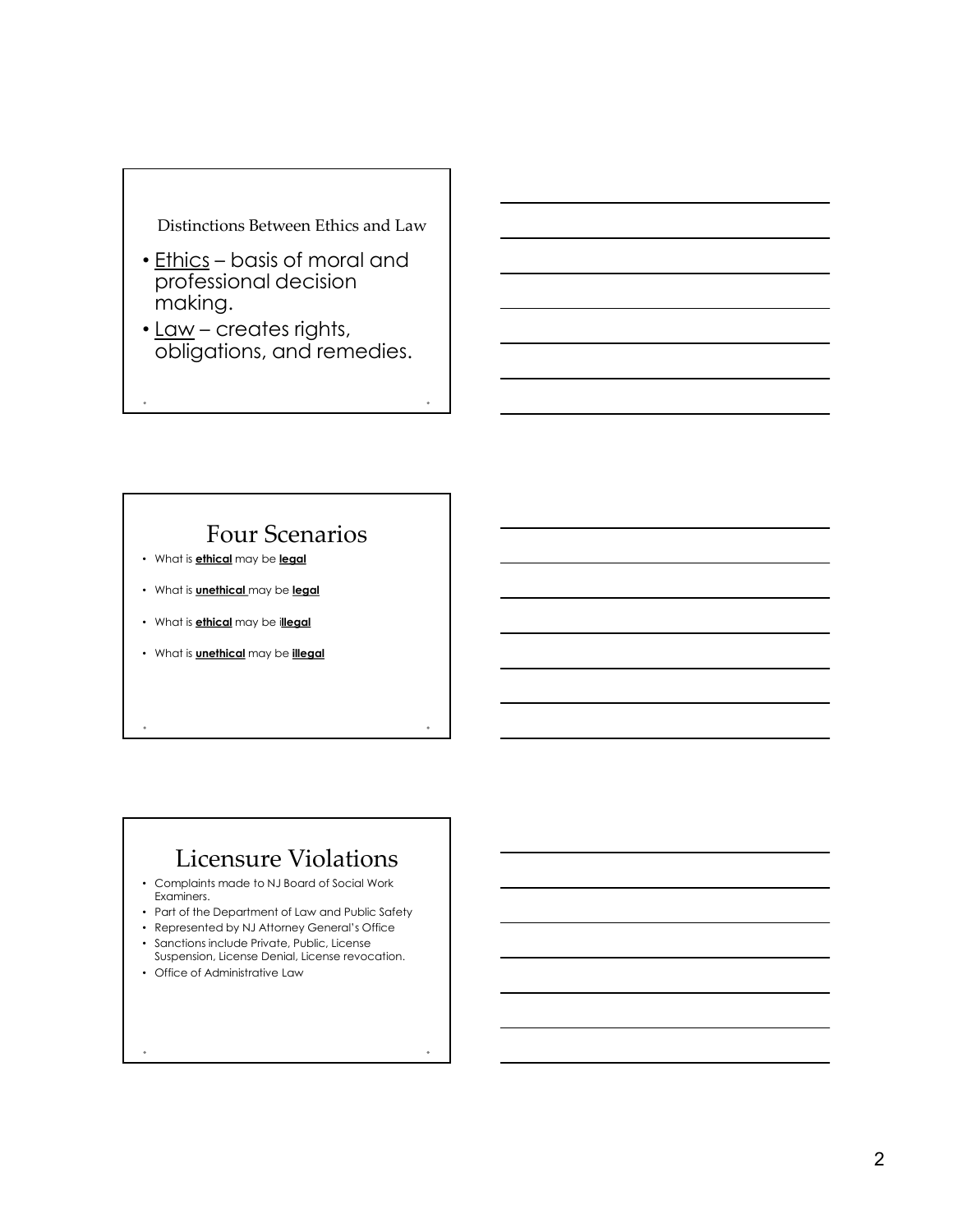

# Criminal Complaints

- Insurance Fraud.
- Sexual Relations with a Patient/Client
- Assault.
- Theft.

# Ethics Violations

- Committee on Professional Review.
- State and National Oversight.
- Quasi Formal Procedure.
- Mediation or Hearing.
- Goal is remediation.
- NASW membership, rights and privileges.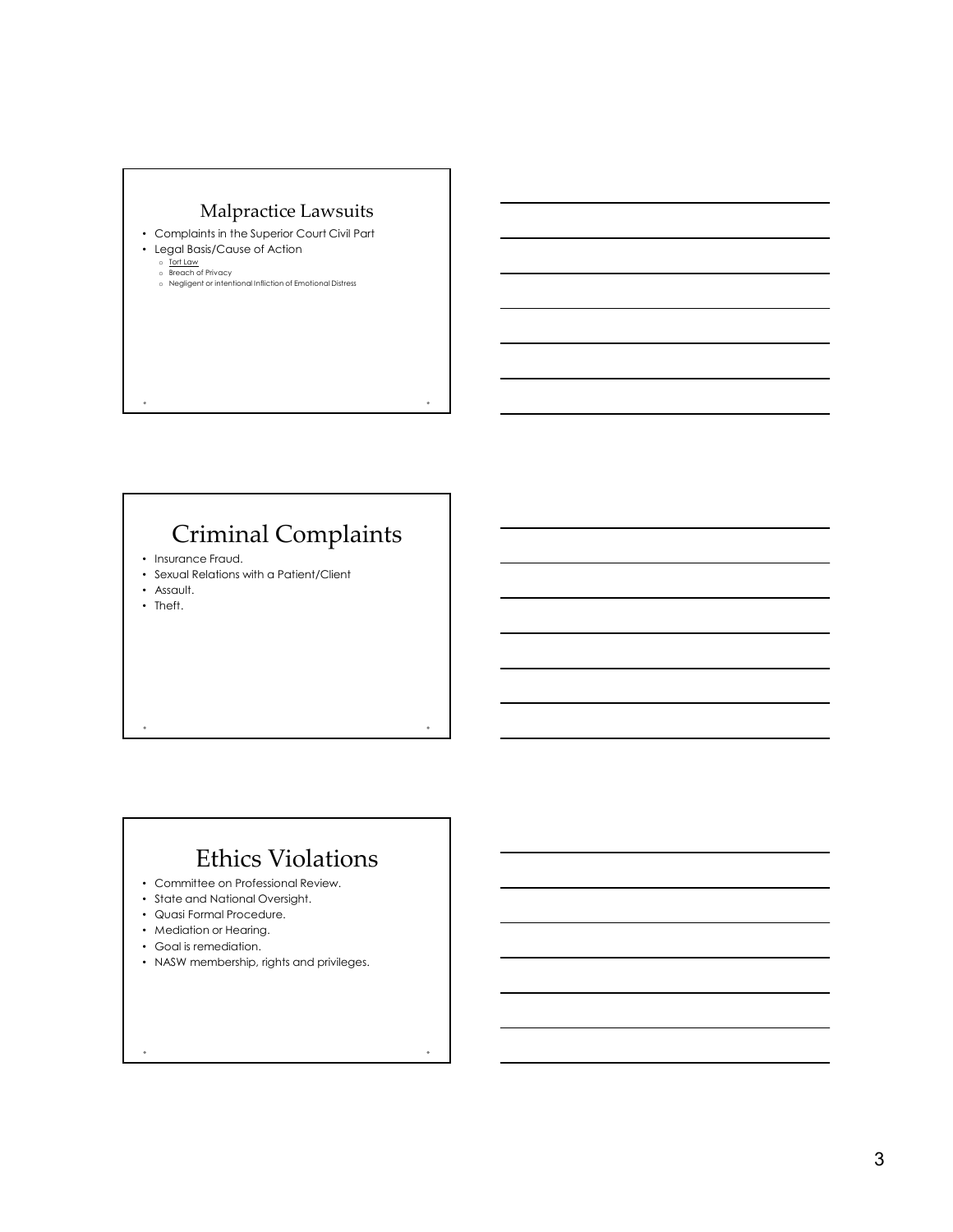





# **Statistics**

- 203 (0.1%) malpractice reports were made against medical social workers in the US 1990-2003 (2003 Annual Report, National Practitioner Data Bank, US DHHS)
- Social workers had an average of 1.12 malpractice reports made against each of them in the US 1990- 2003 (2003 Annual Report, National Practitioner Data Bank, US DHHS)

 $\ddot{\phantom{a}}$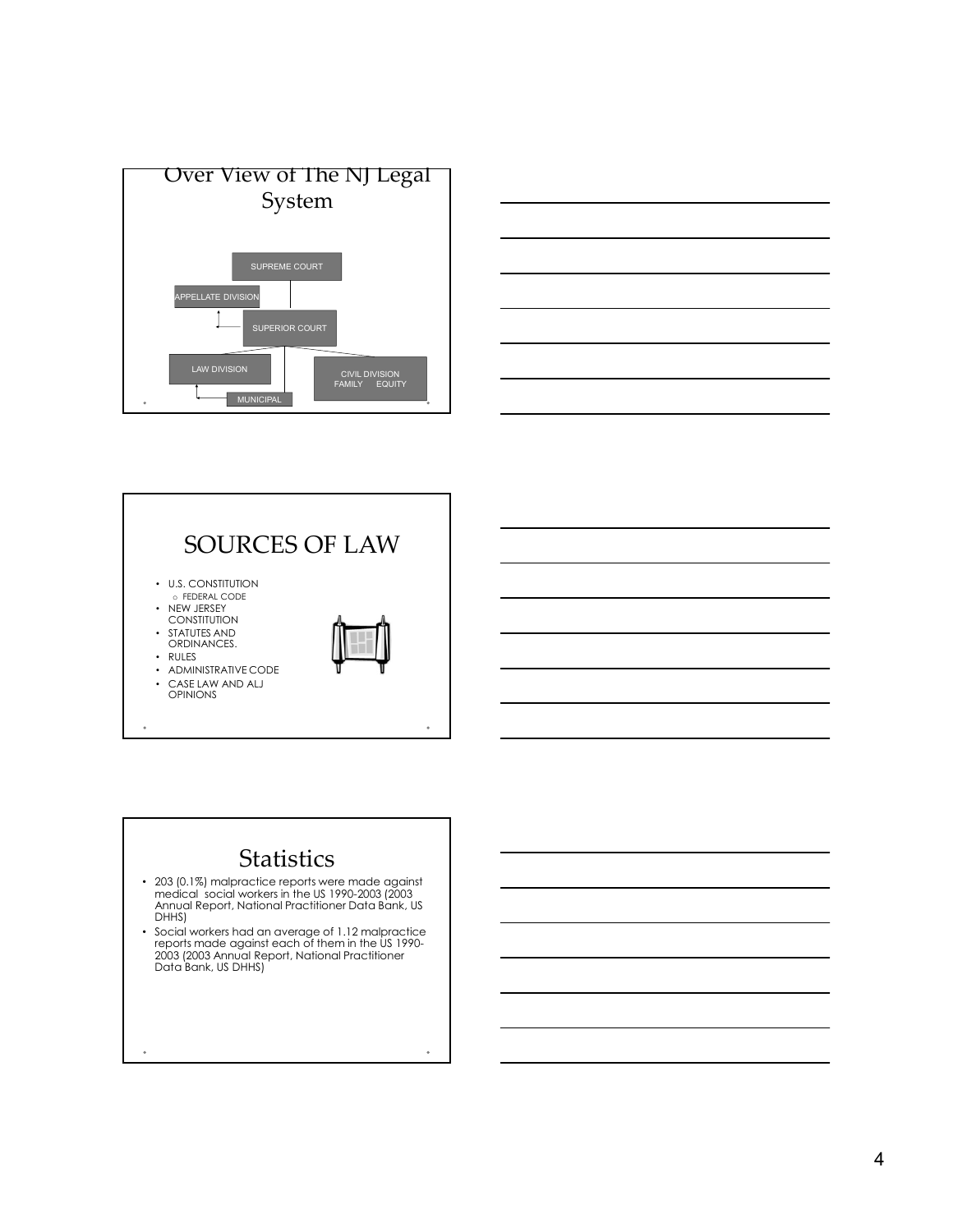### Kimberly Strom-Gottfreid: UNC Chapel Hill

2002

- Boundary violations
- Practice Methods
- Competence
- Record Keeping • Honesty
- Confidentiality
- 

é

- Consent • Conflicts between colleagues
- Billing
- Conflict of Interest
- PROFESSIONAL RESPONSIBILITY • Duty, Breach, Causation and Damages • Reasonable Person Standard o Professional Codes, Standards for Practice of Special Relationship of Special Relationship of Special Relationship<br>o Special Relationship • Duty to: o Exercise Memorial Confidential -<br>Competence ordinary confidential -<br>Competence ordinary competence ordinary competence ordinary competence or<br>Competent - Competence ordinary care -Competence or - Protect ordinary - Prote

# Confidentiality and Privilege • Distinctions: o Confidentiality refers to information which is<br>not intended or disclosed to a third **and the set of the set of the set of the set of the set of the set of the set of the set o**

party.<br>
evidence rule that a<br>
person cannot be<br>
compelled to present<br>
evidence.

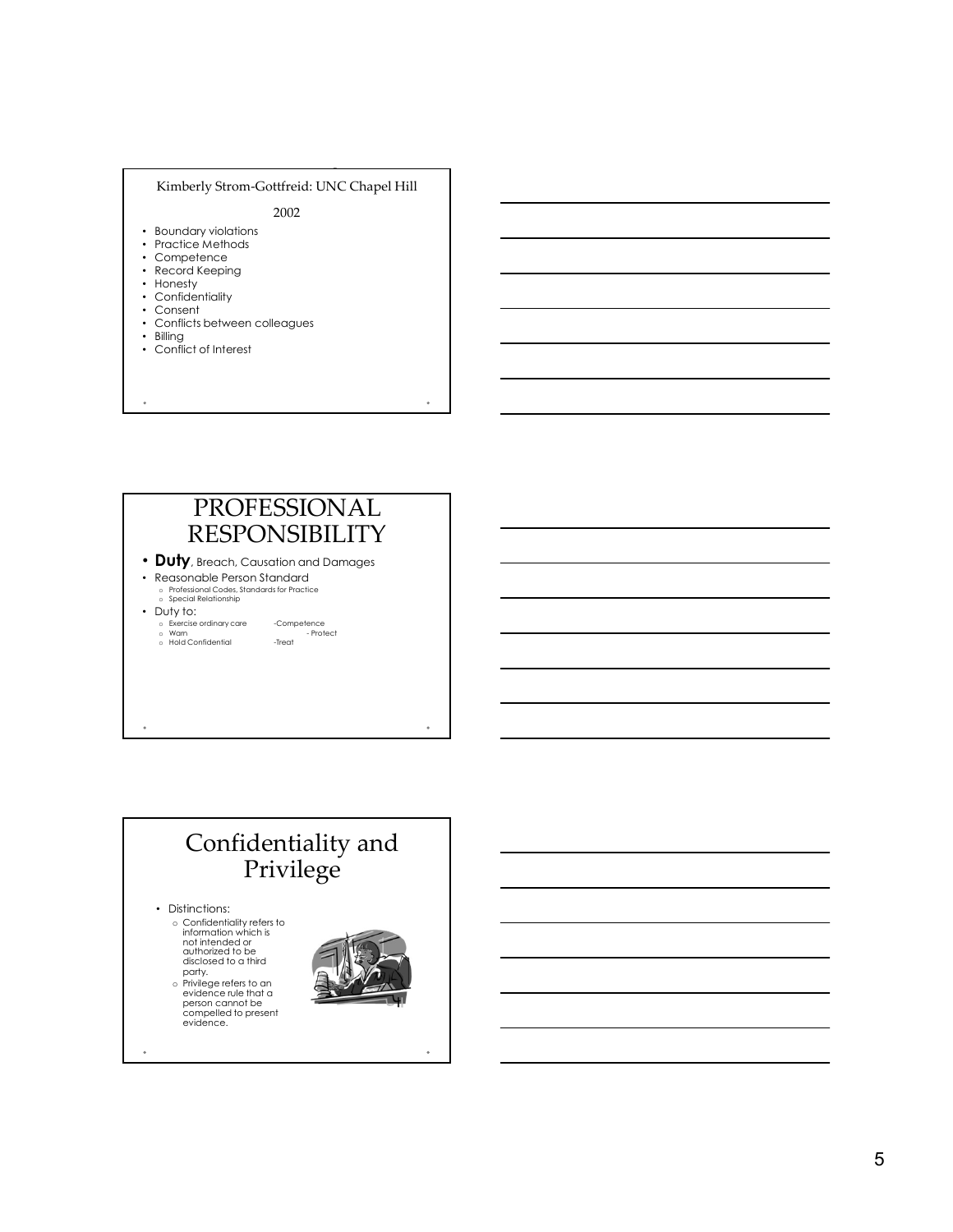# NASW on Confidentiality • National Association of Social Workers Code of Ethics: o "Social workers should protect the confidentiality of all<br>information obtained in the course of professional service,<br>except for compelling professional reasons . . .<br>o does not apply when disclosure is necessary to prev serious, foreseeable, and imminent harm to a client or other identifiable person or o when laws regulations require disclosure without a client's consent. In all instances, social workers should disclose the consent. In all instances, social workers should disclose the least amount of confidential informa achieve the desired purpose . . ."

### Revisions

### Social Workers Should . . .

- 
- 1.07 Privacy and Confidentiality<br>• (m) ... take reasonable steps to protect the confidentiality of<br>electronic communications, including information provided to<br>clients or third parties. Social workers should use applicab using electronic communications such as e-mail, online posts, online chat sessions, mobile communication, and text messages
- (n) . . . develop and disclose policies and procedures for<br>notifying clients of any breach of confidential information in a<br>timely manner(o) In the event of unauthorized access to client<br>records or information, including social worker's electronic communication or storage systems,<br>social workers should inform clients of such disclosures, consistent<br>with applicable laws and professional standards.
- (c) In the event of unauthorized access to client records or<br>information, including any unauthorized access to the social<br>worker's electronic communication or storage systems, social<br>workers should inform clients of such

# Social Workers Should . . .

- (p) ... develop and inform clients about their policies, consistent with prevailing social work ethical standards, on the use of electronic technology, including Internet-based search engines, to gather information about clients.
- (q) Social workers should avoid searching or gathering client information electronically unless there are compelling professional reasons, and when appropriate, with the client's informed consent.
- (r) . . . avoid posting any identifying or confidential information about clients on professional websites or other forms of social media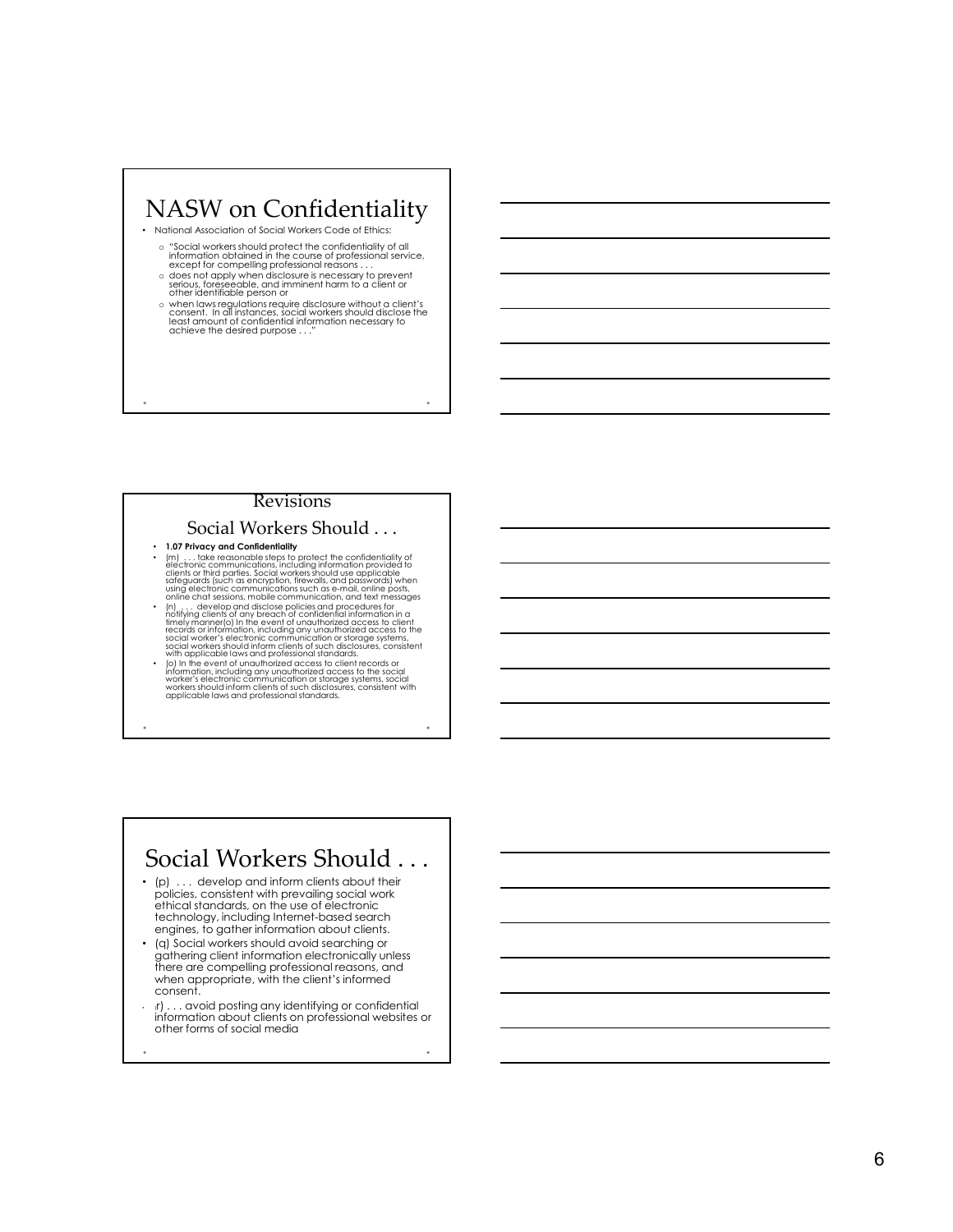# Revisions Social Workers Should . . .

- (s) . . . transfer or dispose of clients' records in a manner that<br>protects clients' contidentiality and is consistent with<br>applicable laws governing records and social work licensure.<br>• (t) . . . take reasonable precaut
- 
- (u) . . . not disclose identifying information when discussing clients for teaching or training purposes unless the client has consented to disclosure of confidential information.
- (v) . . . not disclose identifying information when discussing<br>clients with consultants unless the client has consented to disclosure of confidential information or there is a compelling need for such disclosure.
- (w) . . . protect the confidentiality of deceased clients consistent with the preceding standards.

# NJ Licensure on Confidentiality

• 13:44G 12-3 "A social worker . . . shall not be required to disclose any confidential information that the social worker may have acquired from a client from a client or patient while performing social work services for the client or patient unless: o Disclosure is required by other State law;

o Failure to disclose the information presents a clear and present danger to the health and safety of an individual.

# NJ Licensure on  $\label{eq:concl} \textbf{Confidentiality} \ \textcolor{red}{\sum_{\textit{The social workers is a party defendant to a civil, criminal or disciplinary}} }$

 $\circ$  The social worker is a party defendant to a civil, criminal or disciplinary action arising from the social work services provided, in which case a  $\overline{\phantom{a}}$ waiver of the privilege accorded by this section shall be limited to that<br>action;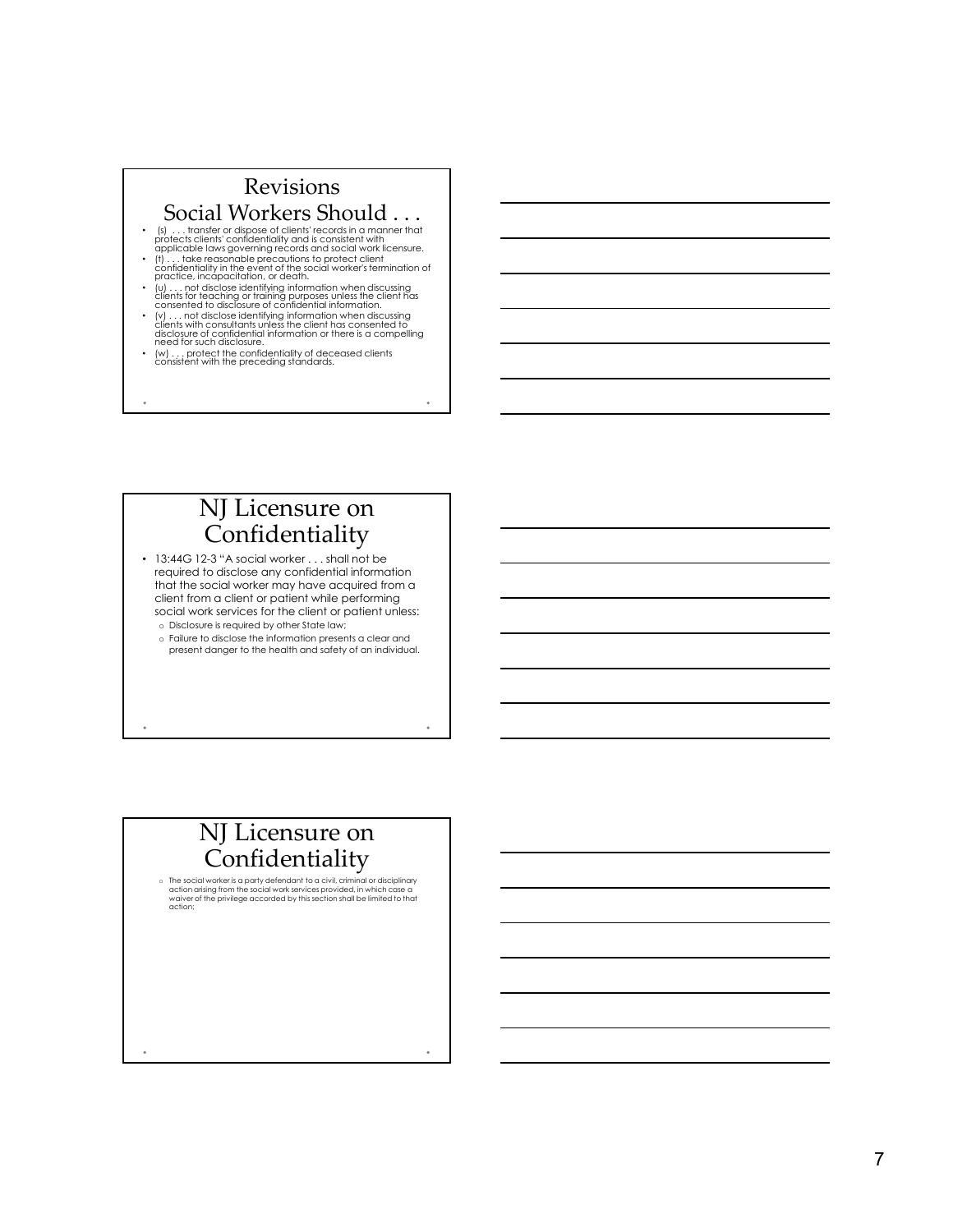# NJ Licensure on Confidentiality

- $\circ$  The patient or client is a defendant in a criminal proceeding and the use of the privilege would violate the defendant's right to a compulsory process or the right to present testimony and witnesses on that person's<br>behalf; or
- A patient or client agrees to waive the privilege accorded by this section, and, in circumstances where more 5than one person in a family is<br>receiving social work services, each such family member agrees to the<br>receiving

# Confidentiality and **Disclosure**

- What needs to be disclosed?
- Why?
- How much information should be shared?
- Who needs to know?
- Get informed consent in writing.
- Are there laws mandating disclosure? o 2004 reporting requirement youth suicide.

# Minors and Confidentiality

- Social Workers must try to maintain confidentiality. o Code doesn't differentiate
- Parent, Guardian or Court can waive.
- Best Interests and developmental level.
- If over 14, may have to consent as well.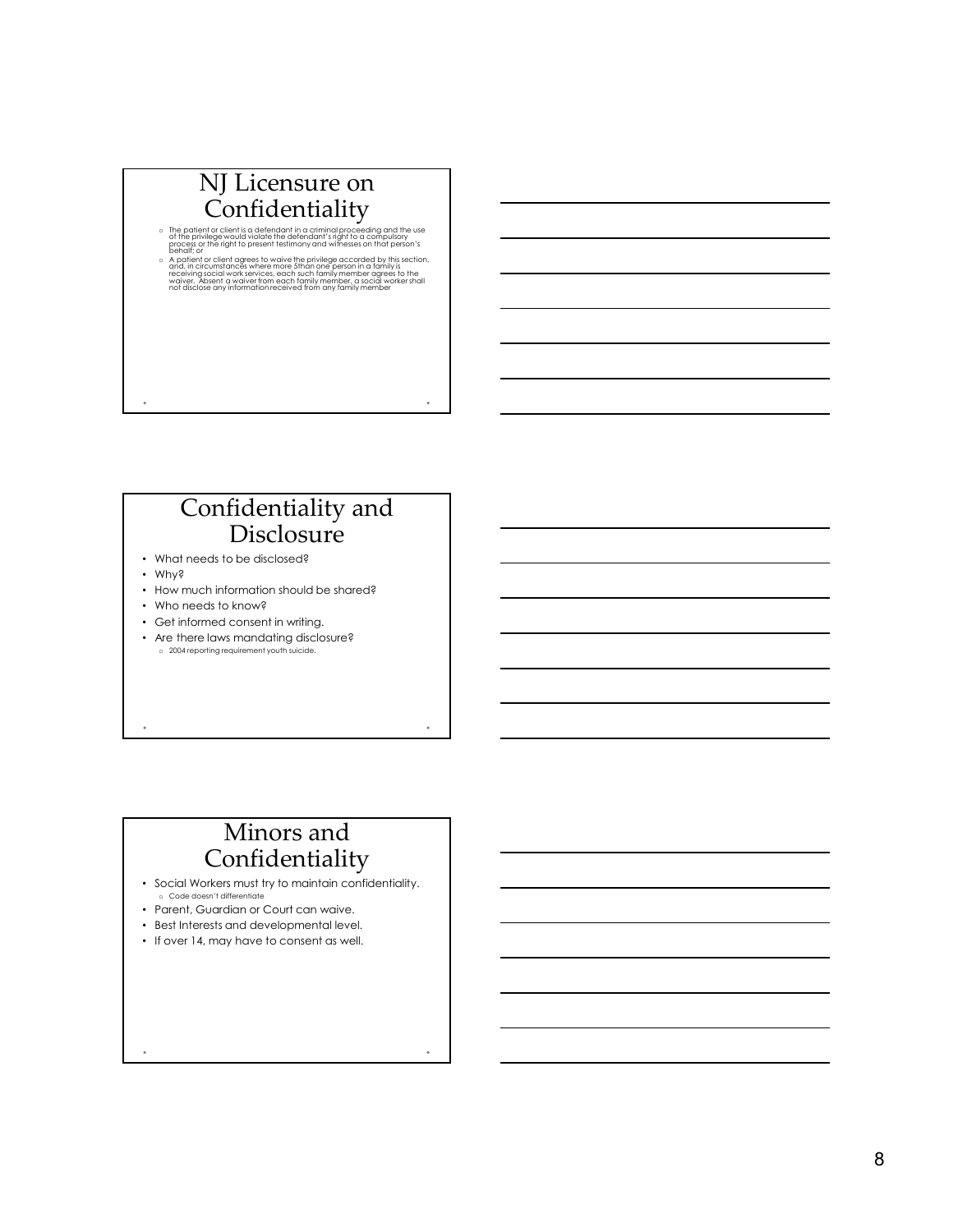### Options for Parental Inquiries

American School Counselor Assn. and Gale Group

- Try to set parameters in the beginning.
- Show parents empathy and Listen.
- Reframe this issue as a developmental issue.
- Discuss the Code and the import of confidentiality, trust and ability to help. • Ask the Child
- Tell the child
- Facilitate Communication.

Rule of Thumb

- Absent valid consent, do not release confidential information without Court Order
- Document the facts

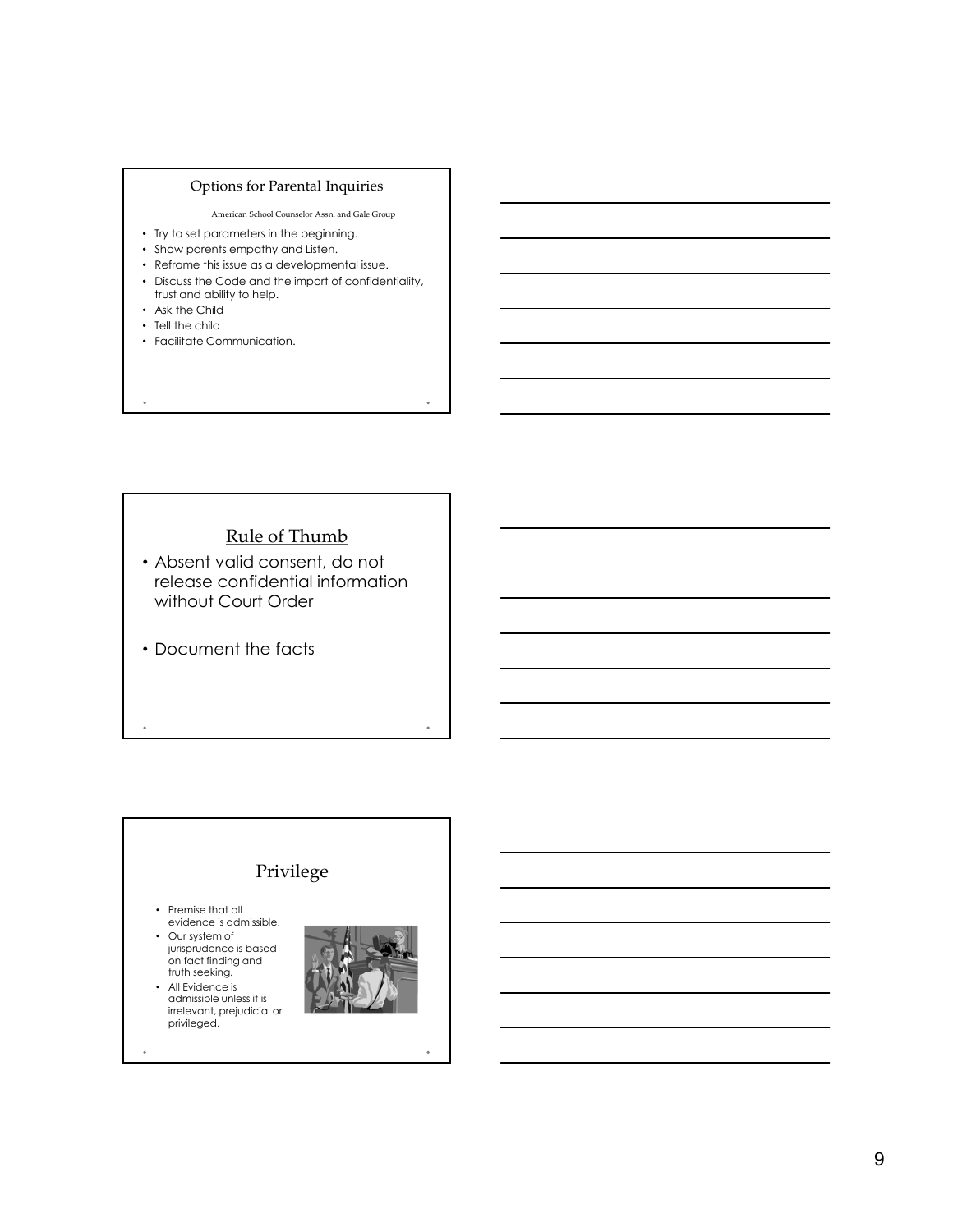

# **WIGMORE**

- Keeping such information confidential must be essential to the maintenance of the relationship between the social worker and the client.
- It must be emphasized that without the protection of confidentiality, a client would not feel safe disclosing information about personal history to a social worker.

# **WIGMORE**

- The community must support the relationship between a client and a social worker and strongly believe in the necessity of that connection.
- The community benefits by the relationship, in that clients who have the support and safety of counseling are more likely to be productive, use less costly services, escape from abusive relationships etc.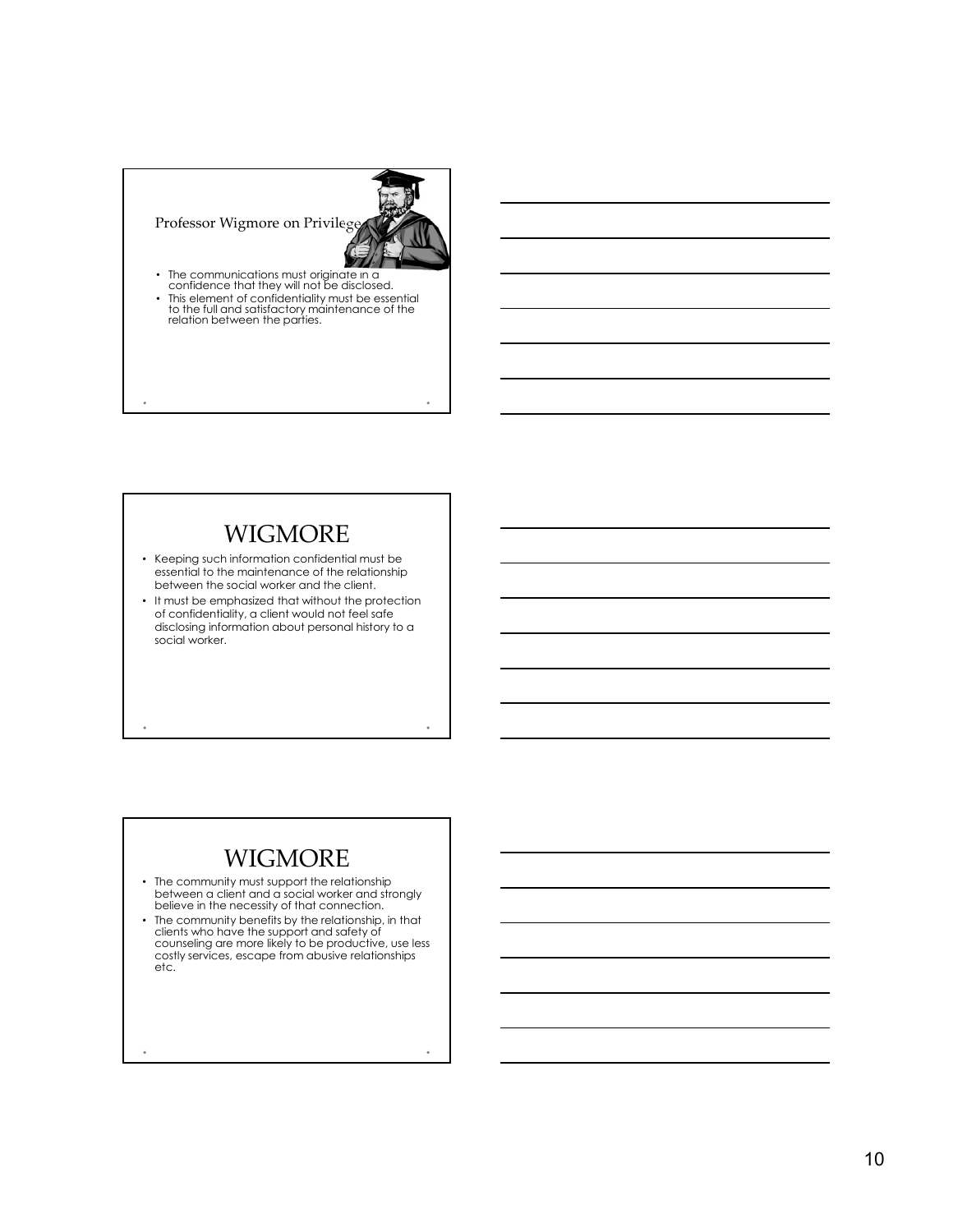# **WIGMORE**

- The damage done to the relationship between a social worker and a client if there was no confidentiality must be greater than the benefit of free disclosure in the court process.
- It must be shown that the results of free disclosure of information given by a social worker are far worse than what the legal process or a party to a litigation suffers without such disclosure.

# ISSUES RELATED TO PRIVILEGE

- Is there a protected relationship
- Who holds the privilege?
- Who can waive the privilege
- How is privilege waived?
- What are the exceptions?
- What is the legislative intent?

# Privileges In New Jersey Currently Apply • Social Worker Privilege • Marriage Counselor Privilege • Crime Victim Counselor Privilege • Psychologist Patient Privilege • Cleric Penitent Privilege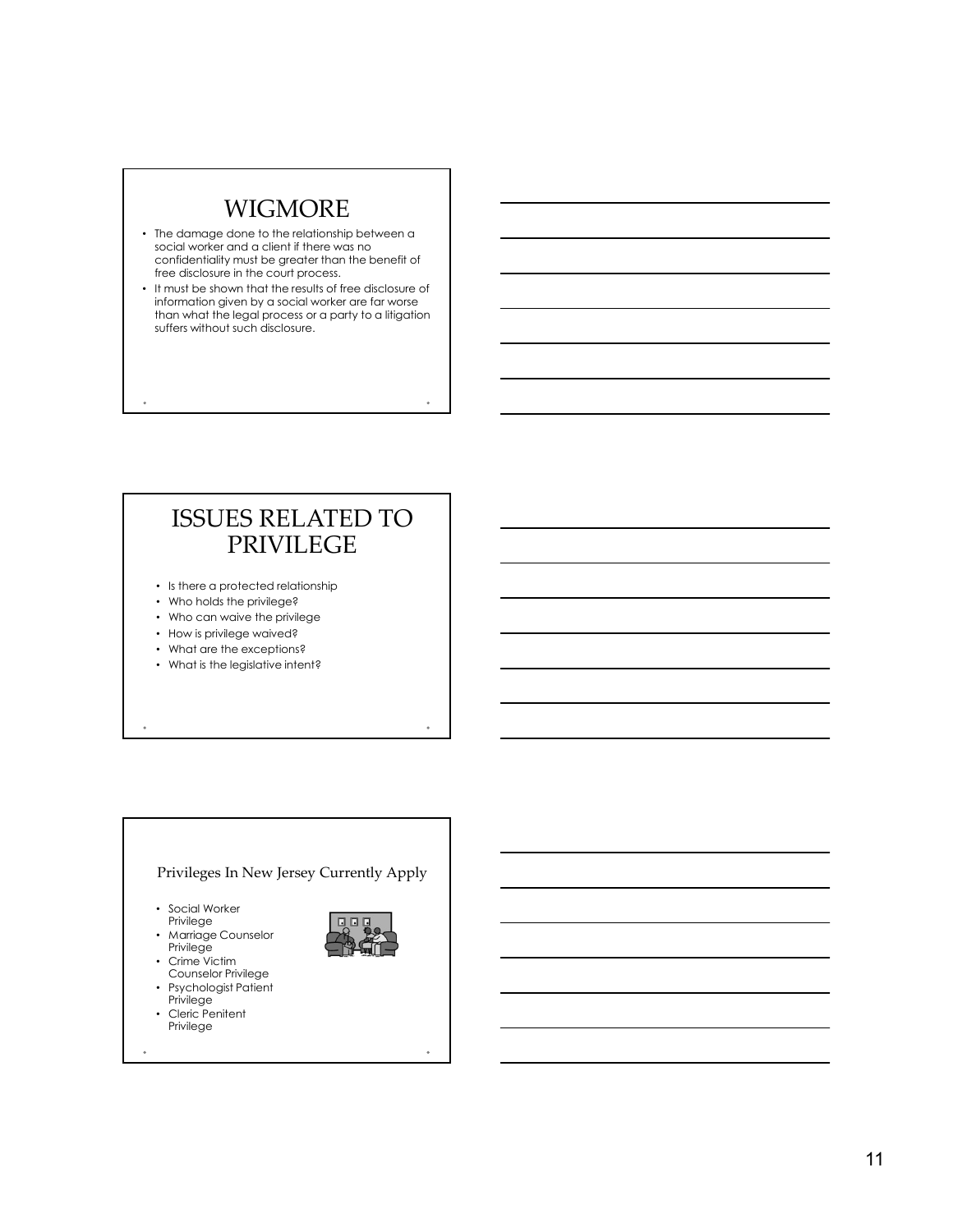# Privilege (NEW)

N.J.R.E. 534. Mental Health (1988). Mental Health (1988). Mental Health (1988).

- Went into effect July 1, 2016
- Service Provider- Patient<br>
Privilege (NEW)<br>
entimbe effect July 1, 2016<br>
entimbe distribution service provider means a person<br>
distribution or expositely believed by the patient for<br>
equitorized to engage in the diagnosis • "Mental-health service provider" means a person authorized or reasonably believed by the patient to be authorized to engage in the diagnosis or  $\overline{\phantom{a}}$ treatment of a mental or emotional condition, and is specifically intended to include:

# Applies to

• Psychologists, Psychiatrists/Physicians, Marriage and Family Therapists, Social Workers, Certified Alcohol and Drug Counselors, Nurses, Professional counselors, associate counselors, rehabilitation counselors, psychoanalysts, midwives, Physician's Assistants, Pharmacists

# Definitions

• Victim Counselors: Still are guided by Victim Counselor Privilege N.J.S.A. 2A:84A-22.14c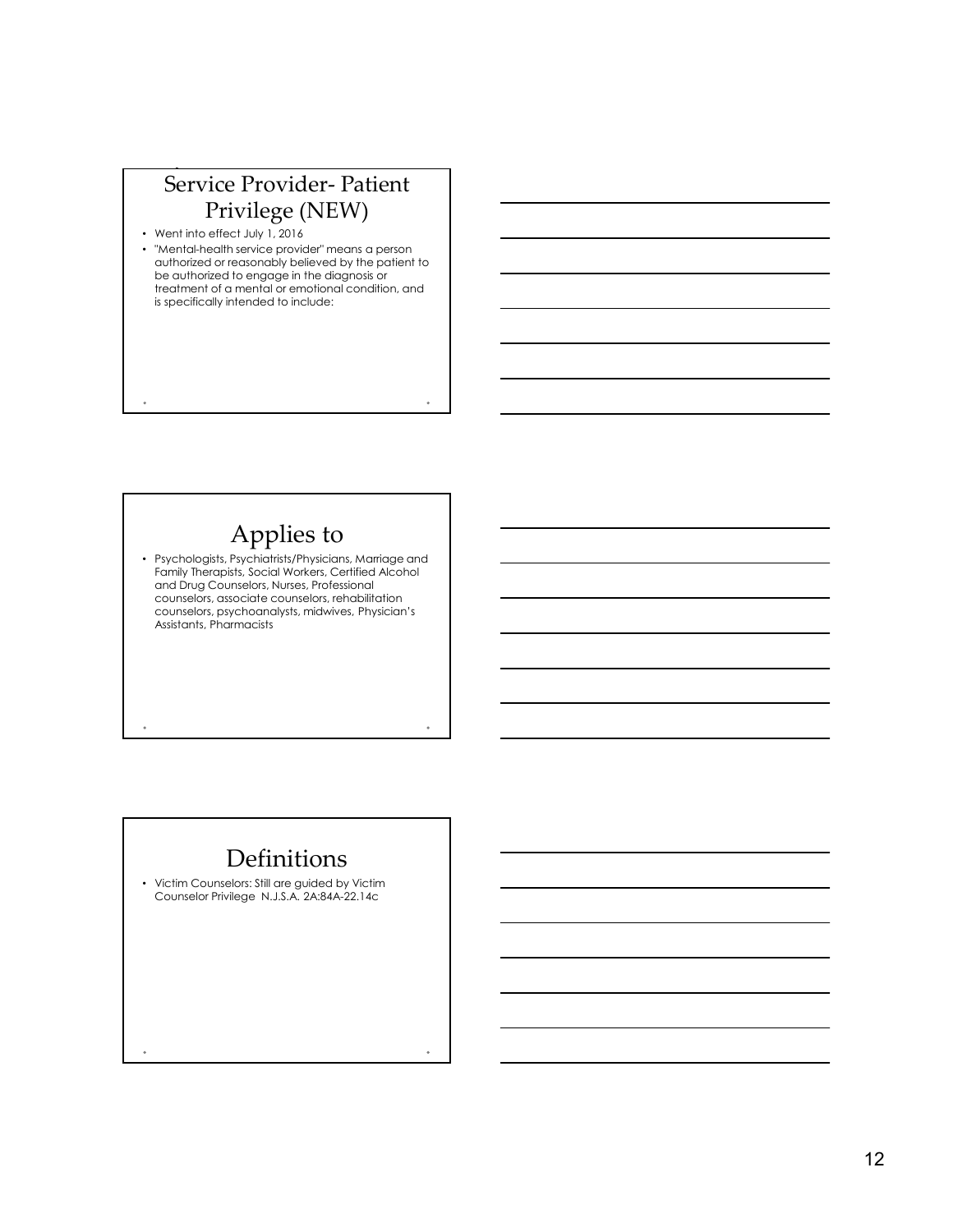# Definitions

• "Patient" means an individual, who undergoes diagnosis or treatment with or by a mental-health service provider for the purpose of diagnosis or treatment related to that patient's condition of mental or emotional health, including addiction to legal or illegal substances. whether referred to as client, person in therapy, or some other equivalent term in the context of the relationship.

# Definitions

• "Confidential communications" means such information transmitted between a mental-health service provider and patient in the course of treatment of, or related to, that individual's condition of mental or emotional health, including information obtained by an examination of the patient, that is transmitted in confidence, and is not intended to be disclosed to third persons. other than:

# Definitions

- those present to further the interest of the patient in the diagnosis or treatment;
- those reasonably necessary for the transmission of the information, including the entity through which the mental-health service provider practices; and
- persons who are participating in the diagnosis or treatment of the patient under the direction of a mental-health service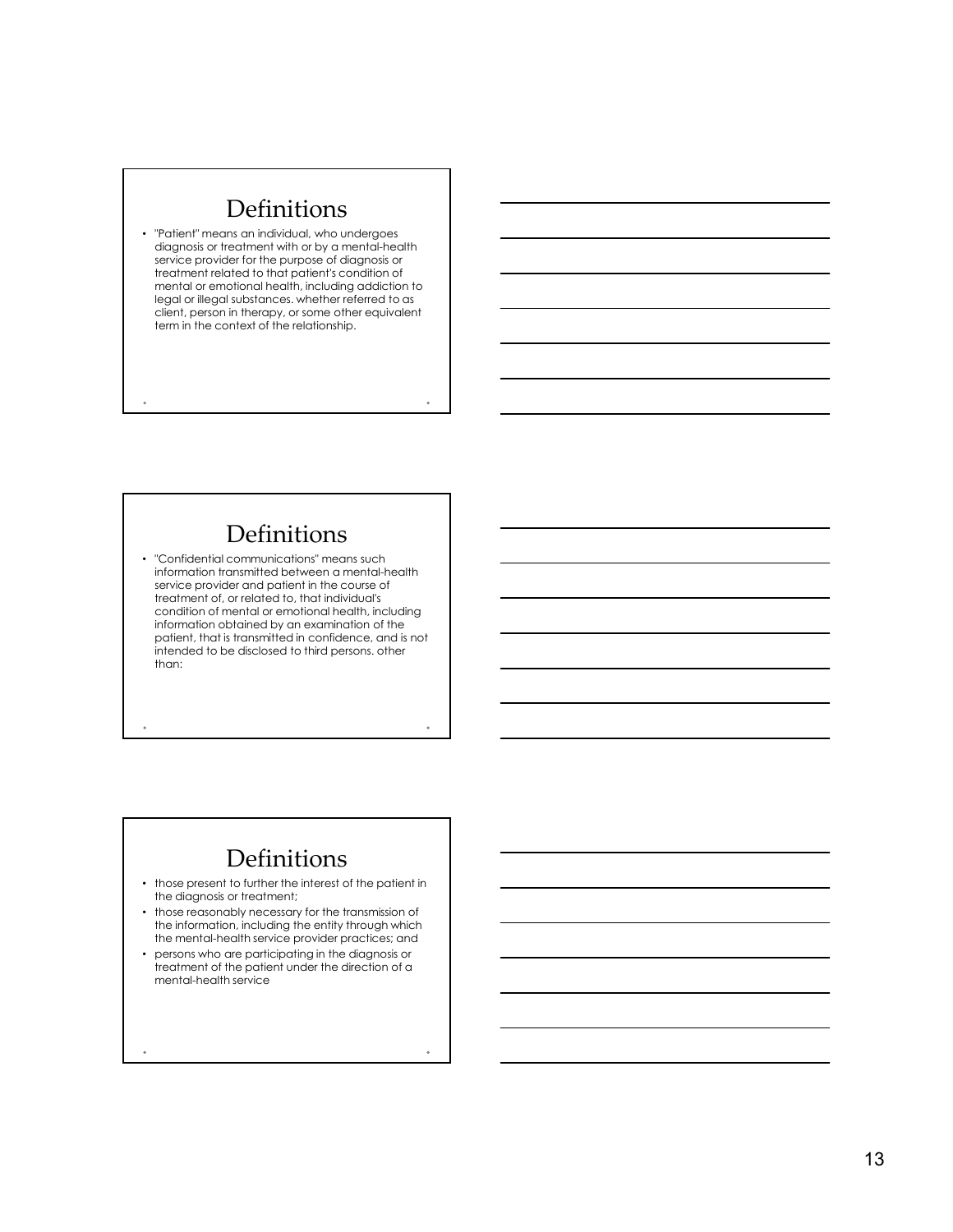# Definitions

• provider, including authorized members of the patient's family, the patient's guardian, the patient's conservator, and/or the patient's personal representative.

# Definitions

• "Diagnosis or treatment" shall include consultation. screening, interview, examination, assessment, evaluation, diagnosis or treatment.

# General Rule of Privilege

• A patient has a privilege to refuse to disclose in a proceeding, and to prevent any other person from disclosing confidential communications as defined in subsection (a)(1).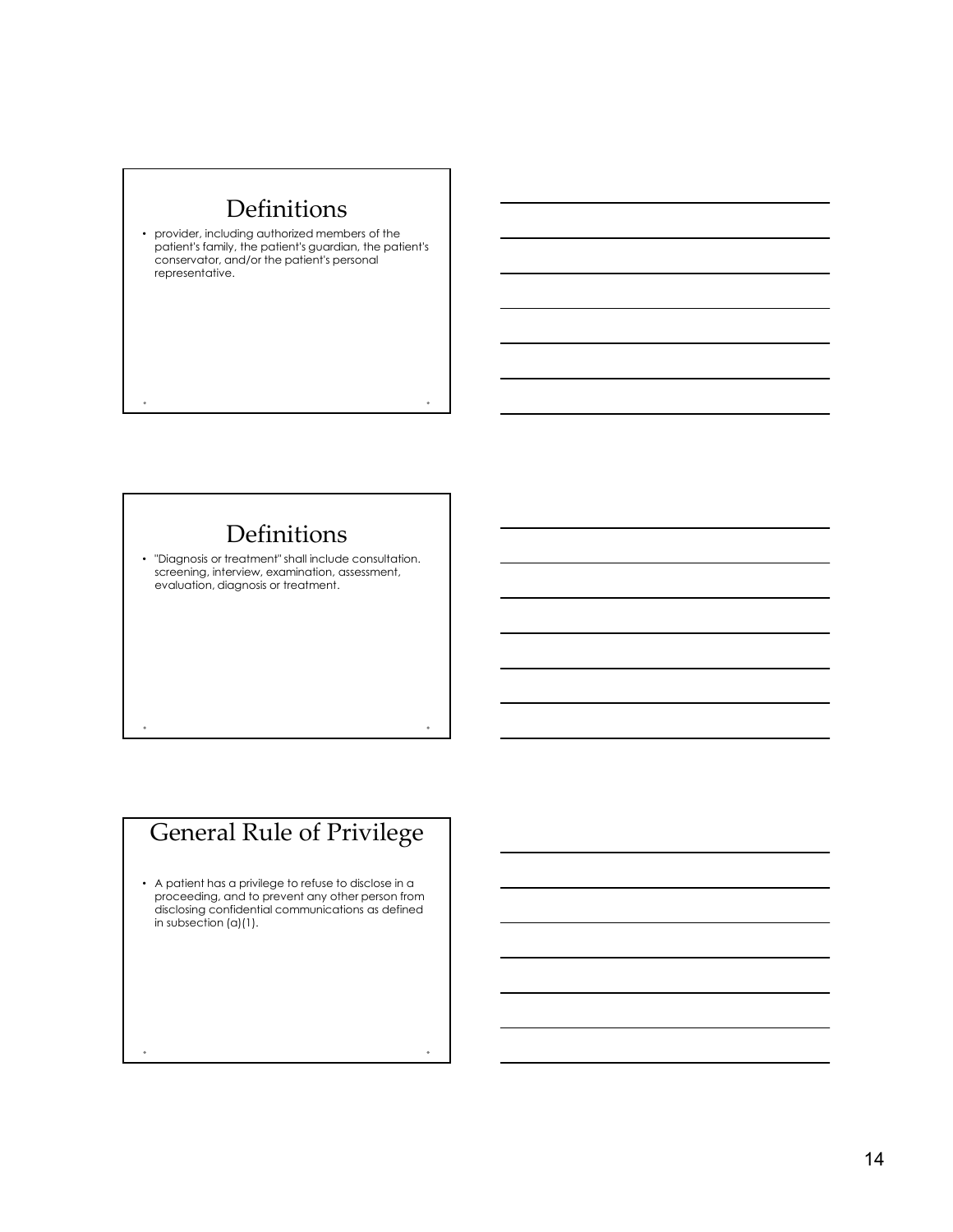# Who holds the Privilege?

• The privilege under this rule may be claimed by the patient, the patient's guardian or conservator, the personal representative of a deceased patient, or if authorized by the patient, a member or members of the patient's family. The person who was the mental-health service provider at the time of the communication is presumed to have authority to claim the privilege,

# Who Holds The Privilege?

but only on behalf of the patient or deceased patient

• The mental-health service provider shall claim the privilege unless otherwise instructed by the patient or, as applicable, members of the patient's family, the patient's guardian or conservator, or the personal representative of a deceased patient. Vho Holds The Privilege?<br>
but only on behalf of the patient or occessed<br>
thermentecheeding transition committed by the politicial<br>confidered in such that particles in the patient standard from the patient<br>of the patients

# this rule for a communication

There is no privilege under the privilege under the privilege under the privilege under the privilege under the

- (1) Relevant to an issue of the patient's condition in place the patient under the control of another or others because of alleged incapacity;
- (2) Relevant to an issue in a proceeding in which the patient seeks to establish his competence, or in a criminal matter where the defendant's competence to stand trial is put at issue;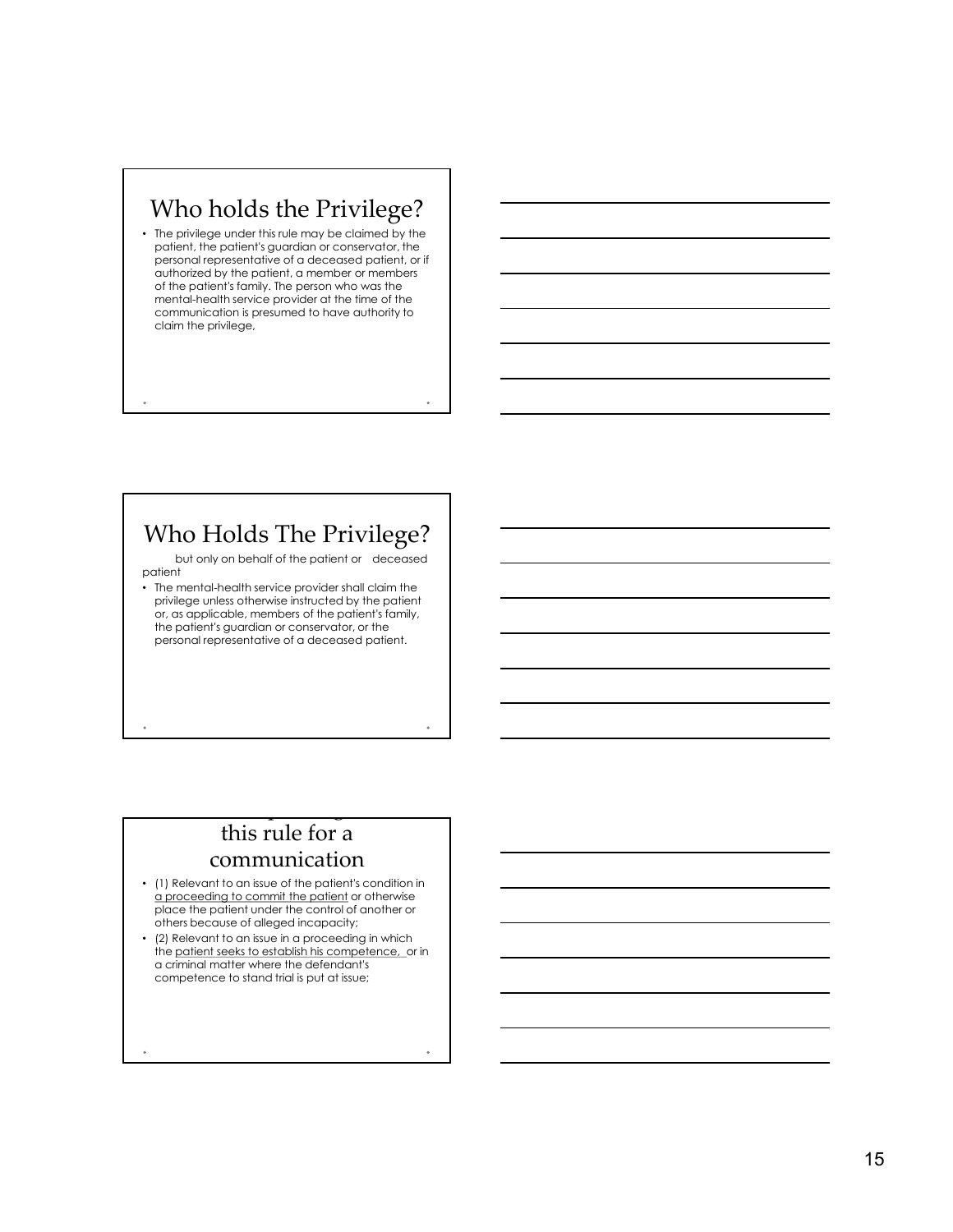# No privilege

- (3) Relevant to an issue in a proceeding to recover damages on account of conduct of the patient which constitutes a crime;
- (4) Upon an issue as to the validity of a will of the patient;
- $\bullet$  (5) Relevant to an issue in a proceeding between  $\qquad \qquad$   $\qquad \qquad$   $\qquad \qquad$ parties claiming by testate or intestate succession from a deceased patient;

# No privilege

• (6) Made in the course of any investigation or examination, whether ordered by the court or compelled pursuant to Court Rule of the physical, mental, or emotional condition of the patient, whether a party or a witness, with respect to the particular purpose for which the examination is ordered, unless the court orders otherwise, and

# No privilege

provided that a copy of the order is served upon the patient prior to the communication, indicating among other things that such communications may not be privileged in subsequent commitment proceedings;

• (7) Relevant to an issue in a proceeding in which the condition of the patient is an element or factor of the claim or defense of the patient or of any party claiming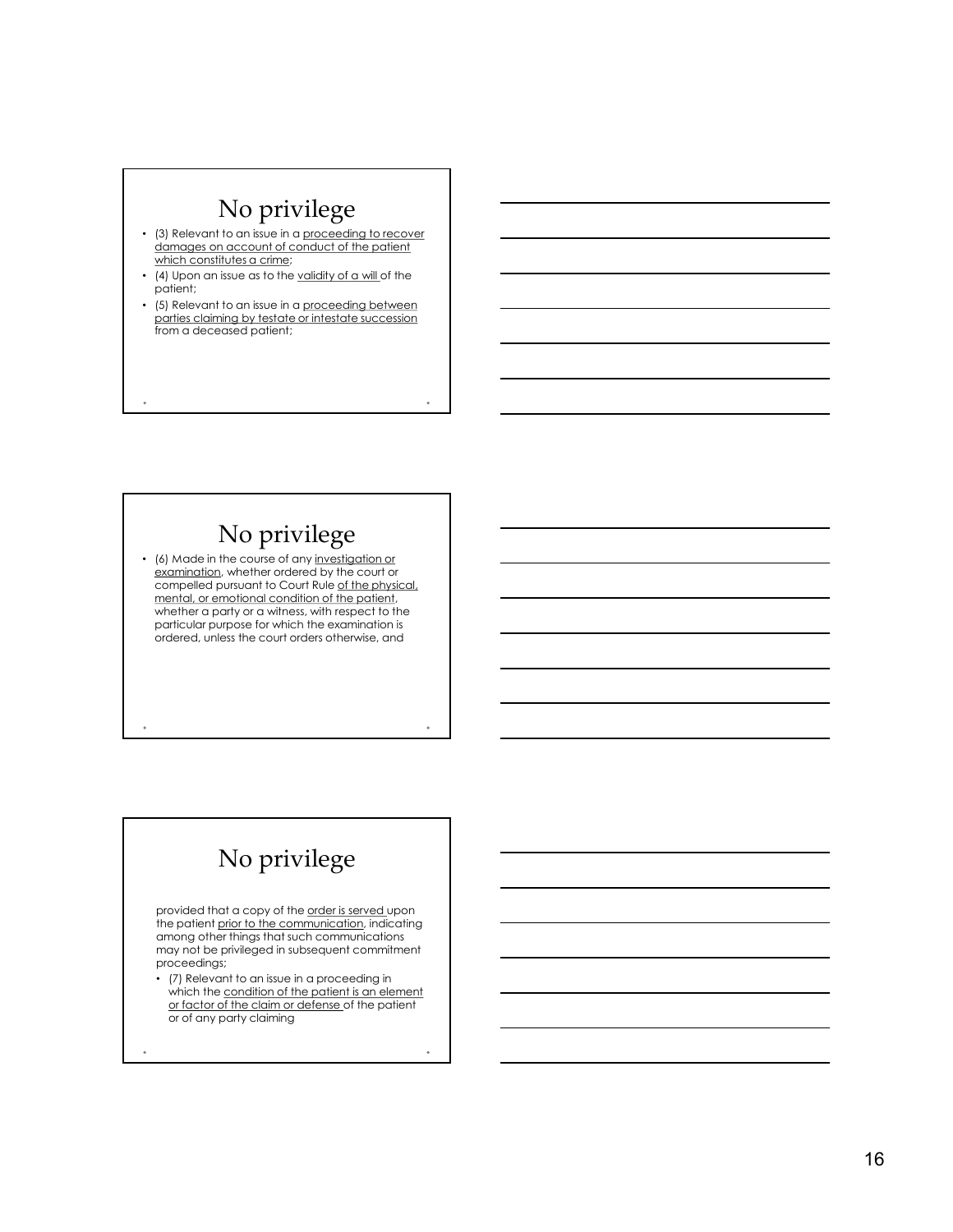# No privilege

- through or under the patient or claiming as a beneficiary of the patient through a contract to which the patient is or was a party or under which the patient is or was insured;
- (8) If the court finds that any person, while a holder of the privilege, has caused the mental-health service provider to testify in any proceeding to any matter of which the mental-health service provider gained knowledge through the communication;

# No privilege

• (9) In the course of mental health services sought or obtained in aid of the commission of a crime or fraud, provided that this exception is subject to the protections found in N.J.R.E. 501 and N.J.R.E. 509 and is not intended to modify or limit them;

# No privilege

- (10) Relevant to an issue in a proceeding against the mental-health service provider arising from the mental-health services provided, in which case the waiver shall be limited to that proceeding.
- (11) Relevant to a proceeding concerning an<br>application to purchase, own, sell, transfer, possess (9) In the correct metal of the control of the control of the control of the control of the control of the control of the control of the control of the control of the control of the control of the control of the control o (9) the course of mental heading series sought of the commission of a crime of the first denoted that the series of protections a subject to the protections of protections and protections of the protections of the commiss applications concerning the return of a firearm in a DV matter.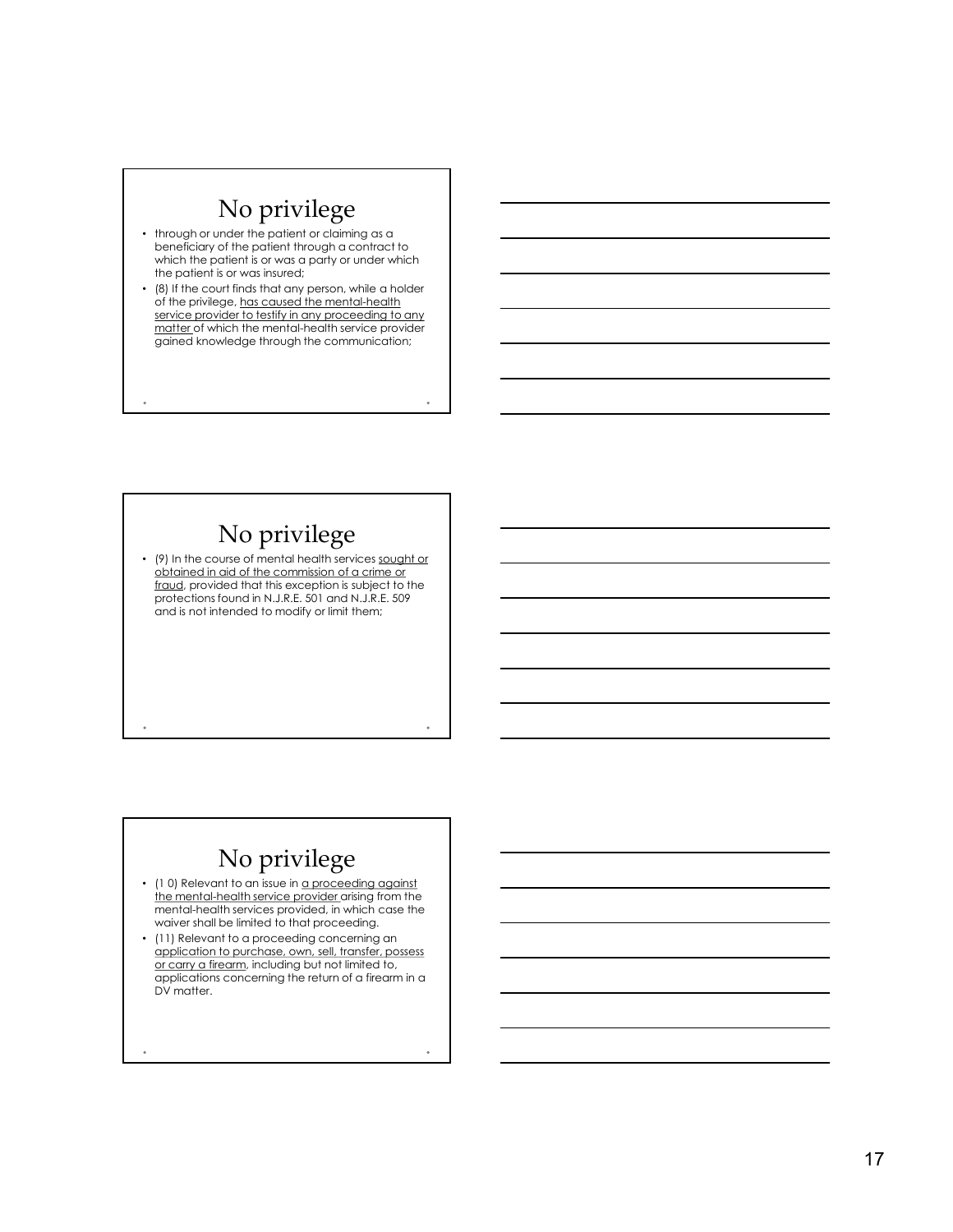### Disclosure Pursuant to Statutory Duty to Report

### to a Public Official or Office.

• Nothing in this rule shall prevent a court from compelling disclosure of a statement by a mentalhealth service provider, patient or other third party to a public official when such statement is made in compliance with a statutory duty to report to a public official or information required to be recorded in a public office that was in fact recorded in a isclosure Pursuant to Statutory Duty to Report<br>
to a Publisic Official or Officer.<br>
Nelhing in this two short forces or of disable and the orientation<br>
competing disclosure for orientative ratio orientative competent perso

• public office, including but not limited to reports of child or elder abuse or neglect or the abuse or<br>neglect of disabled or incompetent persons, unless the statute requiring the report of record specifically provides that the statement or information shall not be disclosed .

# Court and Constitution

• Nothing in this rule shall prevent a court from compelling disclosure where: <sup>o</sup> the patient has expressly or implicitly waived the privilege or authorized disclosure; or

o exercise of the privilege would violate a constitutional right.

• Note: Court can always pierce a privilege for good cause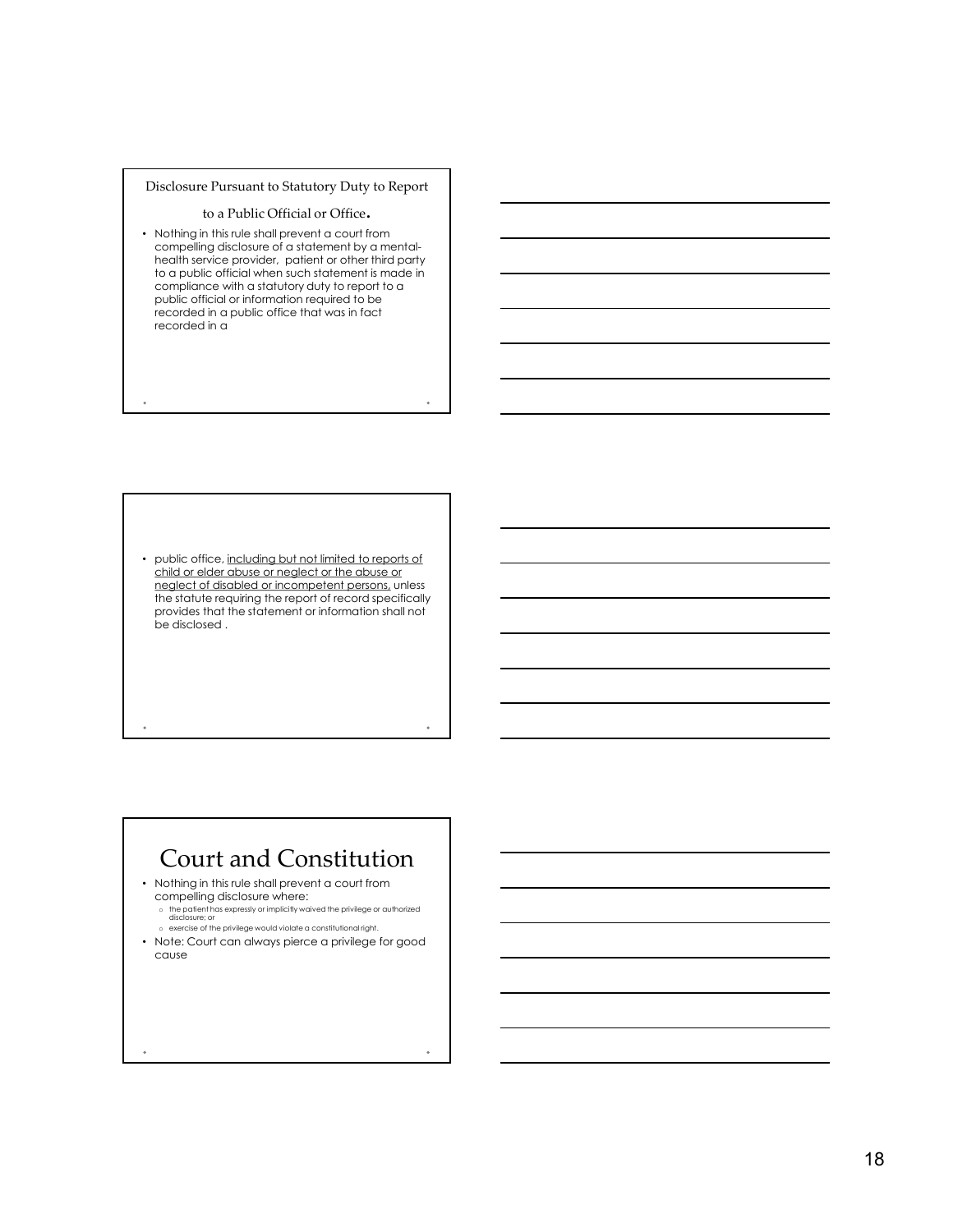

### Jaffee v. Redmond

518 U.S. 1 (1996)

- communication to clinical social workers
- professionals with authority to diagnose and treat mental disorders

# Liability

• Runyon v. Smith, 163 N.J. 439, (2000) p psychologist breached the psychologist-patient privilege when she<br>testified against patient at hearing regarding temporary restraining order<br>that patient had obtained against estranged husband, and patient was<br>entitled t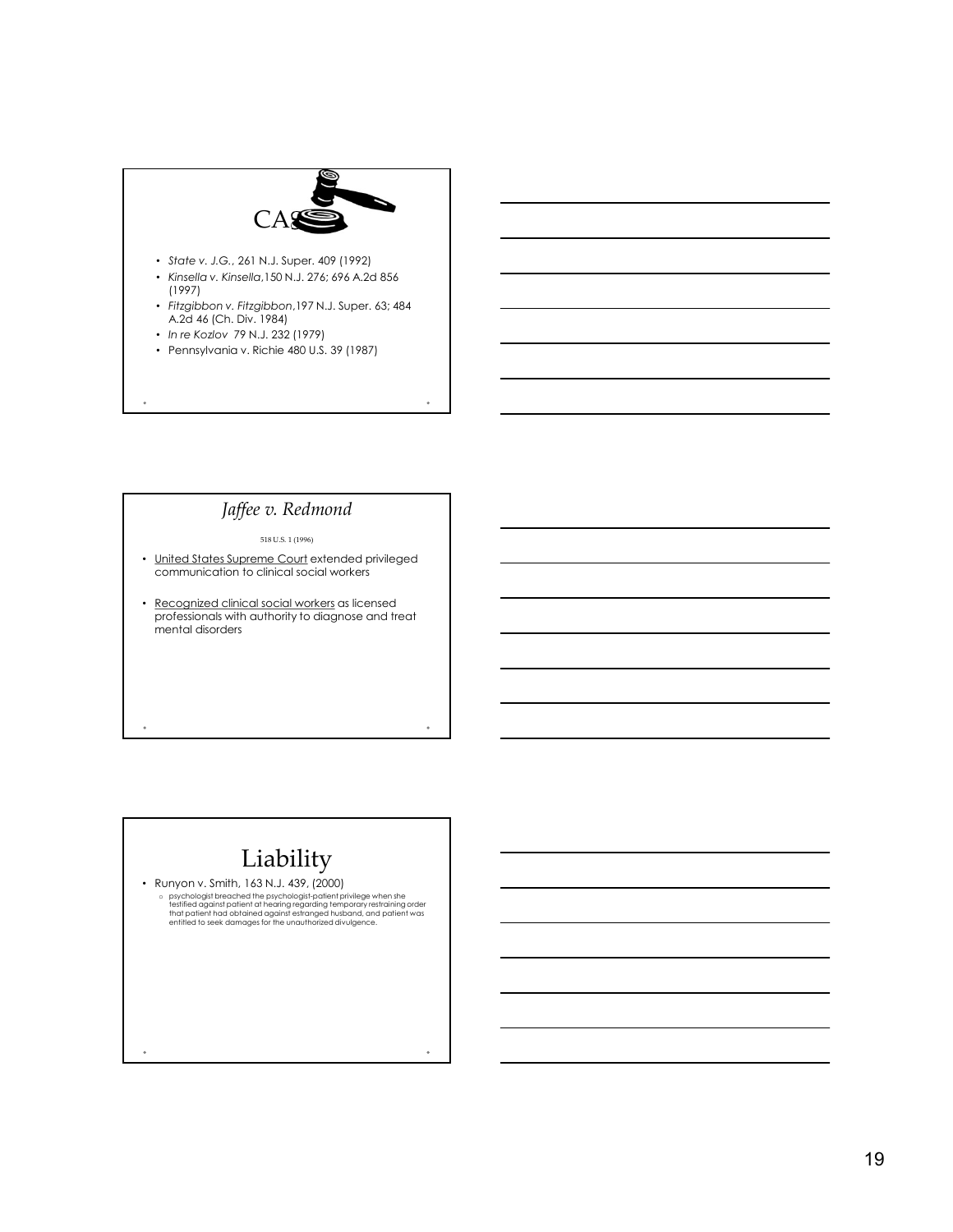# DUTY TO PROTECT

- No general duty except if statutory, or special relationship gives rise to duty.
- Duty to Report Child Abuse: o Any person having reasonable cause to believe that a child has been subjected to child abuse or acts of child abuse shall report the same immediately to the  $\Box$  . The partment of Child Protection and Permanency, by telephone or otherwise.
	- o Failure to report is a Disorderly persons offense o State of N.J. v. Snell, 314 N.J. Super. 331 (1998)

# Duty to protect: Elder Abuse

• NJSA 52:27D-409(1) A health care professional, law<br>enforcement officer, firefighter, paramedic or<br>emergency medical technician who has<br>reasonable cause to believe that a vulnerable adult is the subject of abuse , neglect or exploitation shall<br>report the information to the county adult protective<br>services provider.

(2) Any other person who has reasonable cause to believe that a vulnerable advisor to be<br>believe that a vulnerable adult is the subject of<br>abuse , neglect or exploitation may report the information to the county adult protective services<br>provider.

# Elder Abuse

**NJSA 30:1A-3** Any person who has reasonable<br>cause to suspect that a resident of a residential<br>health care facility, rooming house is reading or has suffered above or<br>exploitation, shall report such information in a timely NEA 52227-49911) A health care protestional law<br>enforcement official technical region ends on the control of the subject of the control of the control of the control of the control of the control of the control of the cont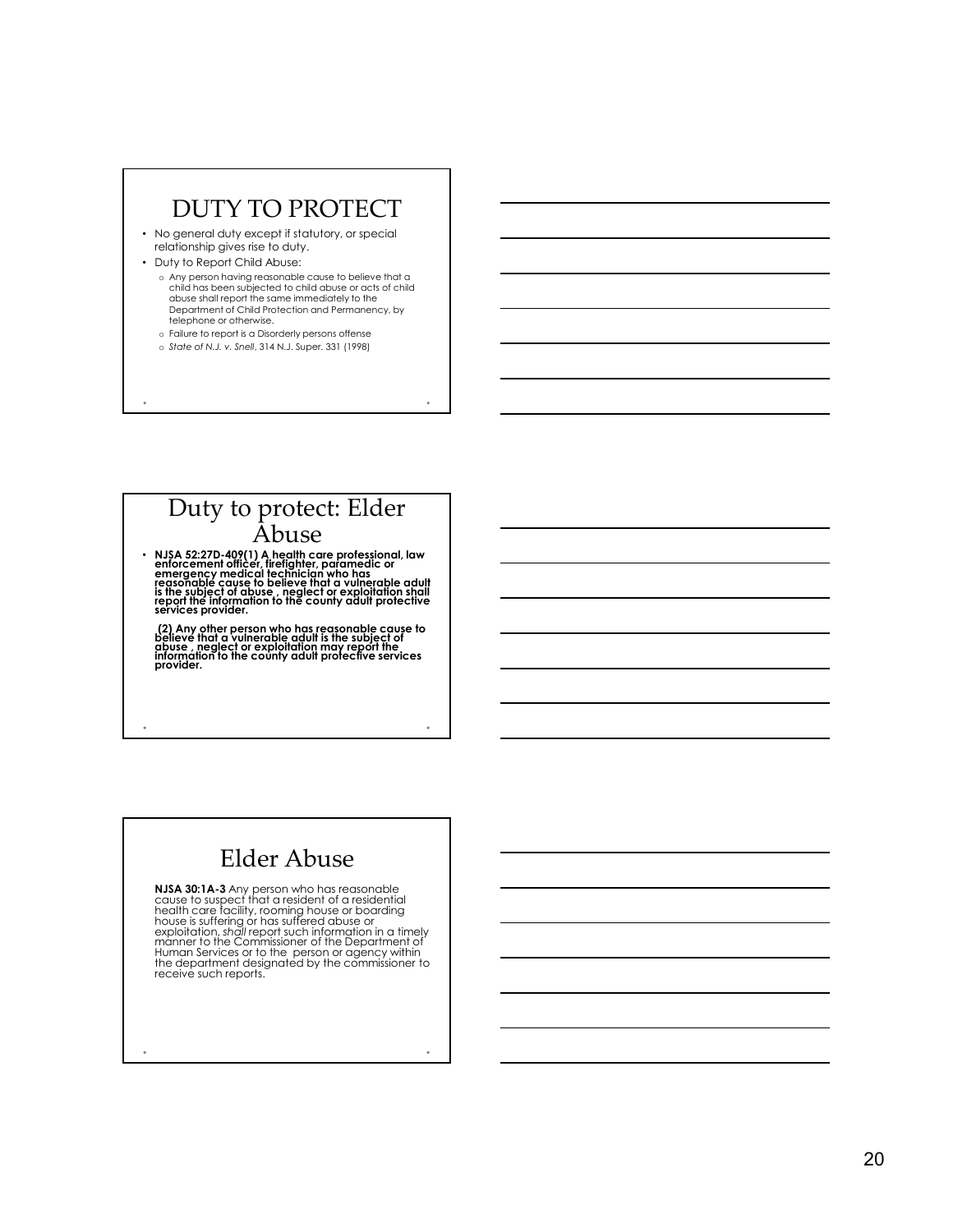# DUTY TO WARN

- Tarasoff v. Regents of the University of California, 131 Cal.Rptr. 14; 551 P.2d 334 (1976)
	- o They must exercise a reasonable degree of skill, knowledge<br>and care ordinarily possessed and exercised by members<br>of their profession.
	- of their profession.<br>
	a Having exercised such a reasonable degree of skill,<br>
	therapist who find that a patient poses a serious danger of<br>
	violence to others bear a cluty to exercise reasonable care<br>
	to protect the foreseea
	-

# DUTY TO WARN

• McIntosh v. Milano, 168 N.J. 466; 403 A.2d 500 (Law Div 1979)"

o "a psychiatrist or a therapist may have a duty to take<br>what ever steps are reasonably necessary to protect<br>an intended or potential victim of his patient when he<br>determines, or should determine, in the appropriate<br>factua or may present a probability of danger to that person.<br>The relationship giving rise to that duty may be found<br>either in that existing between the therapist and the<br>practitioner may have to protect the welfare of the<br>practi community, which is analogous to the obligation a<br>physician has to warn third persons of infectious or<br>contagious disease."

### STATUTORY DUTY TO WARN and

### PROTECT

### • N.J.S.A. §2A:62A-16

- o The patient has communicated to that practitioner a threat of <u>imminent serious violence</u> against <u>a readily</u><br>i<u>dentifiable individual</u> or against himself and the<br>circumstances are such that a reasonable professional in<br>the practitioner's area of expertise would believe the the practitioner's area of expertise would believe the patient intended to carry out that threat;
- o The circumstance are such that a reasonable professional in the practitioner's area of expertise would believe that patient intended to carry out an act of imminent, serious<br>physical violence against a readily identifiable individual or<br>against himself.

21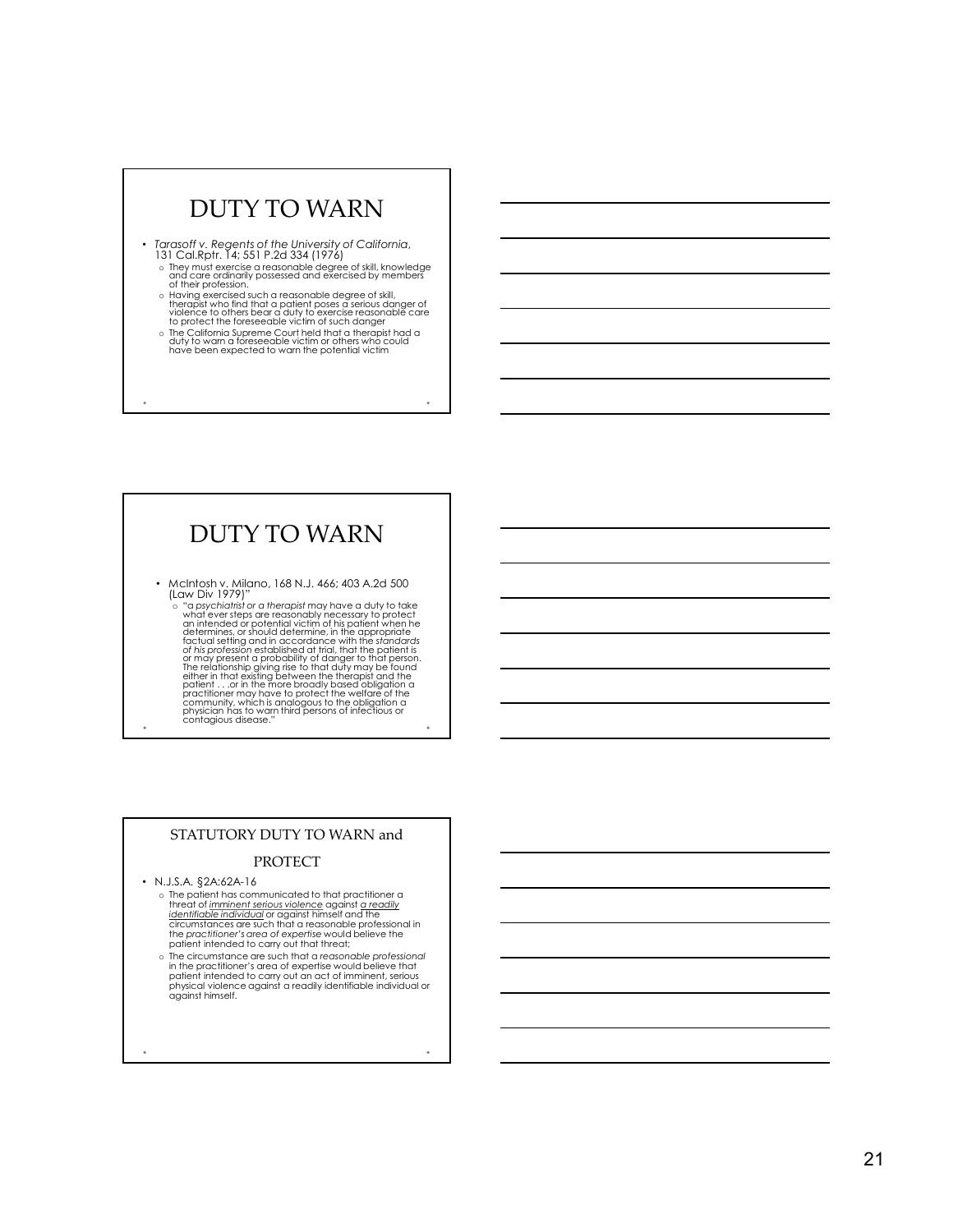# N.J.S.A. §2A:62A-16 Ways to Discharge the Duty

• c. A licensed practitioner of psychology, psychiatry, medicine, nursing, clinical social work or marriage counseling shall discharge the duty to warn and protect as set forth in subsection b. of this section by doing any one or more of the following:

# N.J.S.A. §2A:62A-16 Ways to Discharge the Duty

- (1)Arranging for the patient to be admitted voluntarily to a psychiatric unit of a general hospital, a short-term care facility, a special psychiatric hospital or a psychiatric facility, under the provisions of P.L.1987, c.116 (C.30:4-27.1 et seq.);
- (2)Initiating procedures for involuntary commitment to treatment of the patient to an outpatient treatment provider, a short-term care facility, a special psychiatric hospital or a psychiatric facility, under the provisions of P.L.1987, c.116 (C.30:4-27.1 et seq.);

# N.J.S.A. §2A:62A-16 Ways to Discharge the Duty

- (3)Advising a local law enforcement authority of the patient's threat and the identity of the intended victim;
- (4)Warning the intended victim of the threat, or, in the case of an intended victim who is under the age of 18, warning the parent or guardian of the intended victim; or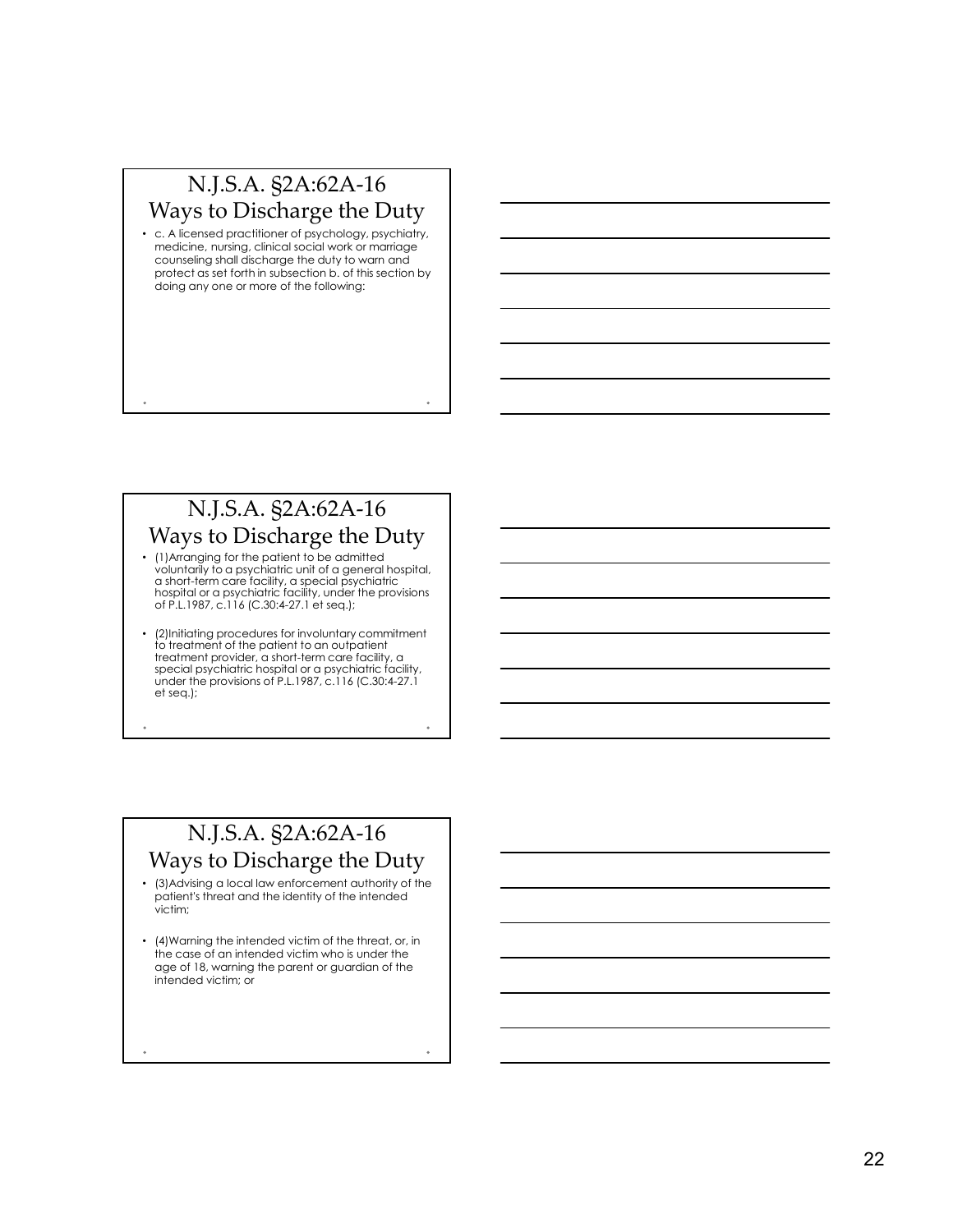# N.J.S.A. §2A:62A-16 Ways to Discharge the Duty

- 5) If the patient is under the age of 18 and threatens to commit suicide or bodily injury upon himself, warning the parent or guardian of the patient.
- d. A practitioner who is licensed in the State of New Jersey to practice psychology, psychiatry, medicine, nursing, clinical social work or marriage counseling who, in complying with subsection c. of this section, discloses a privileged communication, is immune from civil liability in regard to that disclosure.

### Supervision and Confidentiality

• SMITH-BOZARTH v. THE COALITION AGAINST RAPE AND ABUSE, INC., 329 N.J. Super. 238 (2000) o We conclude that there is no clear mandate of public policy that<br>prohibits the head of a social services agency from obtaining unrestricted and a social service and a social s<br>access to the agency's files, and a social s

### HEALTH INSURANCE PORTABILITY &

### ACCOUNTABILITY ACT

- Must develop written privacy policies,
- Must provide a notice of privacy practices to all clients
- Must use approved authorizations to release client records.
- Psychotherapy Notes are protected from release if o Separated from the rest of the individual's clinical record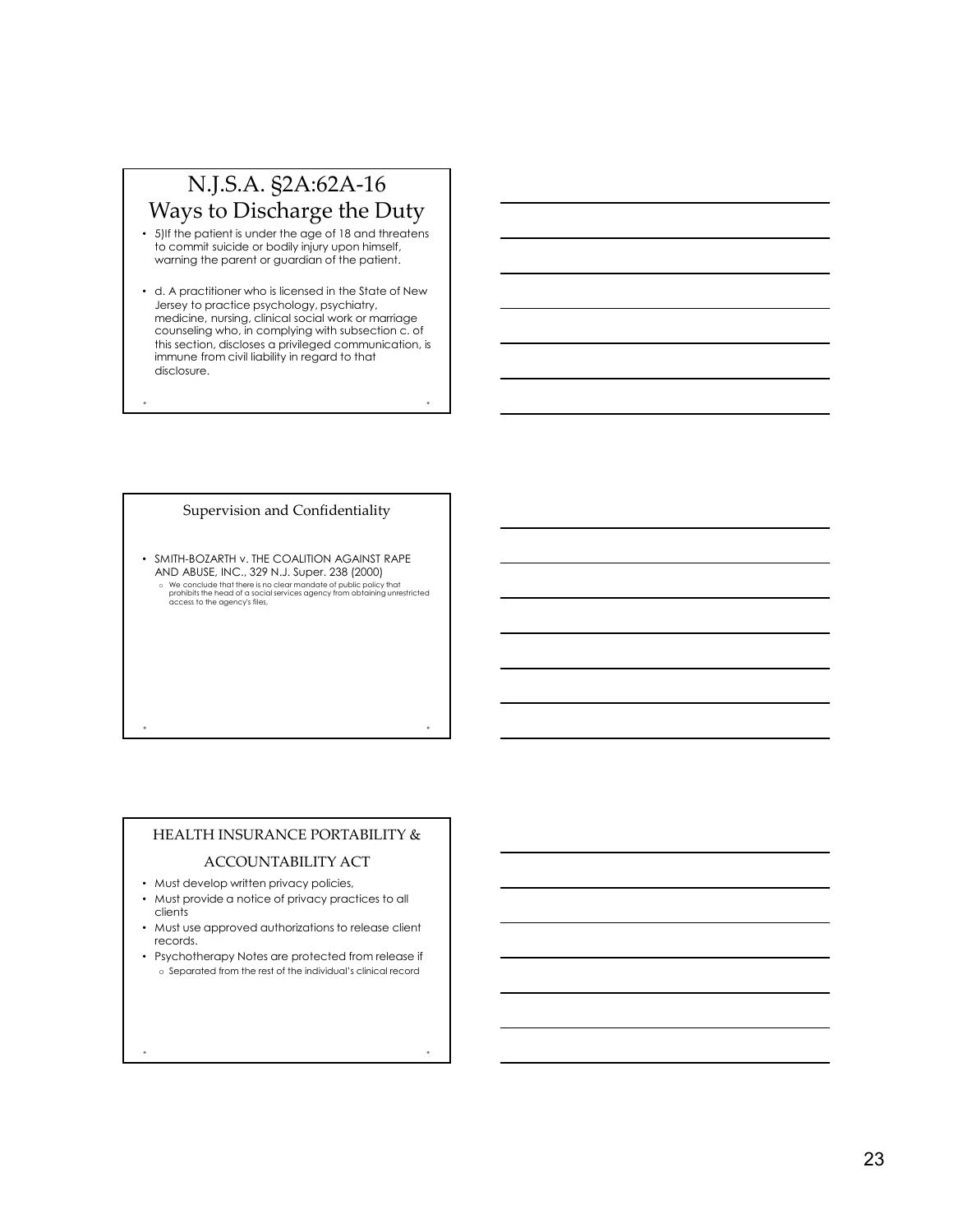# Exceptions to the Privacy Rule Exceptions to the Privacy<br>
Rule<br>
when needed to defend a layouth against the therapist by the<br>
radiation who is the subject of the note (DHHS, § 164.508<br>
(a)(2)(i); • Subject of the notes (DHHS, § 164.508<br>
when required f Exceptions to the Privacy<br>
Rule<br>  $\frac{1}{2}$ <br>  $\frac{1}{2}$ <br>  $\frac{1}{2}$ <br>  $\frac{1}{2}$ <br>  $\frac{1}{2}$ <br>  $\frac{1}{2}$ <br>  $\frac{1}{2}$ <br>  $\frac{1}{2}$ <br>  $\frac{1}{2}$ <br>  $\frac{1}{2}$ <br>  $\frac{1}{2}$ <br>  $\frac{1}{2}$ <br>  $\frac{1}{2}$ <br>  $\frac{1}{2}$ <br>  $\frac{1}{2}$ <br>  $\frac{1}{2}$ <br>  $\frac{1}{2}$ <br> Exceptions to the Privacy<br>
Rule<br>
when needed to detend on the main phenomenon<br>
conditions are also to the main of the main phenomenon<br>  $\frac{1}{2}$  in the same condition of the privacy side<br>
when required by too theirs, § 16

- When needed to defend a lawsuit against the therapist by the individual who is the subject of the notes (DHHS, § 164.508 (a) (2) (ii)(2)(ii));<br>(b) (2) (ii)(2)(ii)(2); (iii)(3) (iii)(3) (iii)(3) (iii)(3) (iii)(3) (iii)(3)
- 
- 
- 
- 
- 

### Assessment, Diagnosis and Treatment

- Take a complete history.
- Do not over or under diagnose.
- The DSM-IV TR is all we have.
- Use common sense and critical judgment.
- Base treatment on adequately researched theories and interventions.
- Obtain informed consent.

# Pop Diagnosing and Syndromes

- A syndrome is "a combination of signs and/or symptoms that forms a distinct clinical picture indicative of a particular disorder."
- Is it accepted in the DSM? o Parental Alienation Syndrome o Battered Women Syndrome
- Research, Peer Review, Acceptance.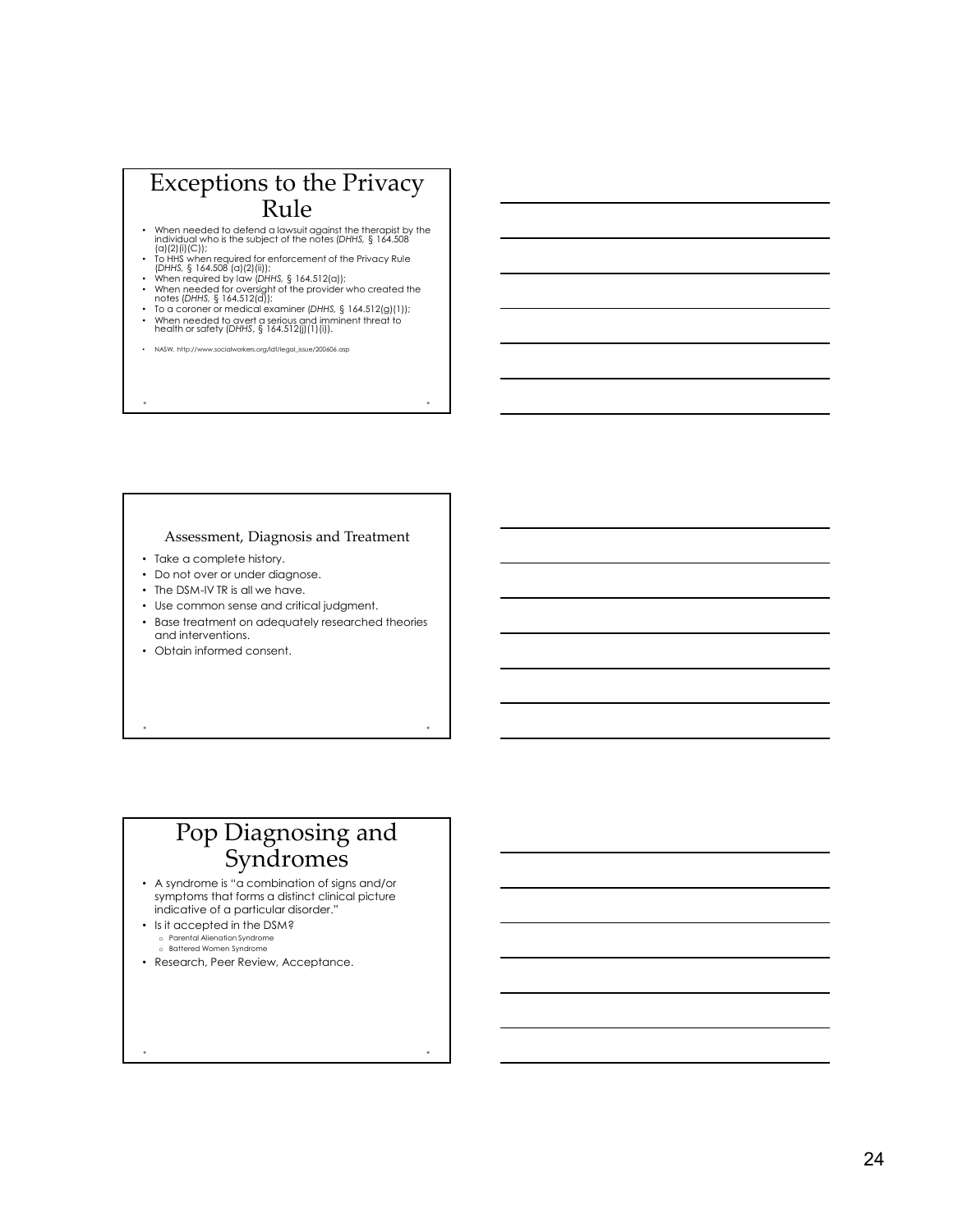

- P.T. v. Richard Hall Community Mental Health Super. LEXIS
	-
- Liability to Third Party for Treatment<br>
P.T. v. Richard Hall Community Mental Health<br>
Super. 564 N.J. Super. 561; 837 A.2d 436; 2002 N.J.<br>
Super. LEXIS<br>
Super. LEXIS<br>
on the proper discussion and experimental particular<br>
o c court-appointed psychologist performing an evaluation<br>and issuing a report and recommendations to the Family<br>Part is entitled to absolute immunity.<br>a clso held that a psychologist, who evaluates and treats a<br>minor child

### Liability to Third Party for Treatment

- o held in the alternative that the record disclosed no evidence that any act<br>or opinion of the psychologist proximately caused any of the claimed<br>injuries.<br>the psychologist was protected by the litigation privilege and the
- 

# Relationships with Clients

- o Dual Relationships
- o Intimate
- relationships
- o Out of Office **Contact**
- o Business
- Relationships

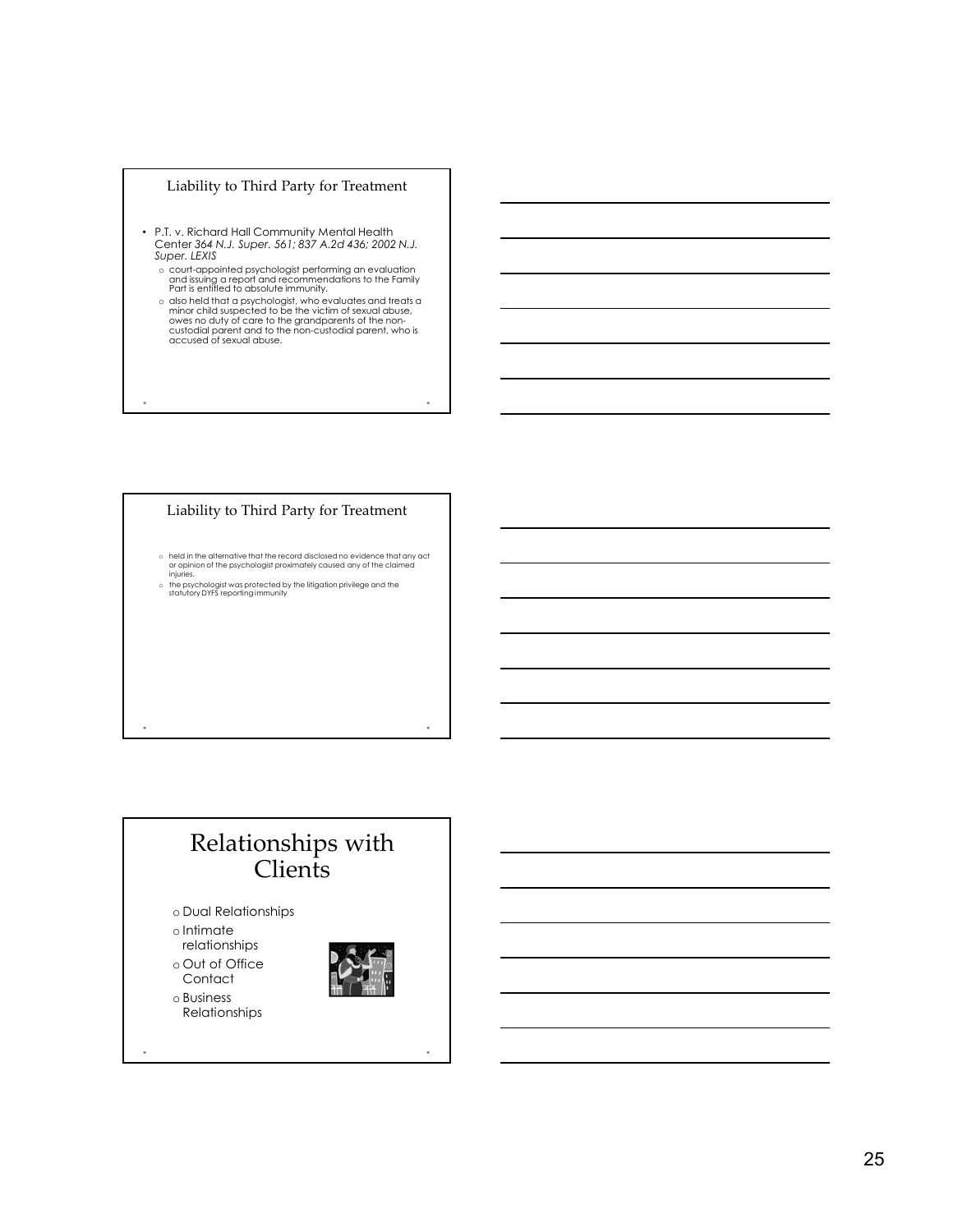# Analysis of Dual Relationship **Analysis of Dual Relationship<br>Relationships which could limit objectivity, imput relationships which could limit objectivity, exploitation, and the metal limit of professional purposes, tengths, students, students, studen**

- Dual relationships which could limit objectivity, impair professional judgment or increase risk of exploitation.
- Include, but are not limited to, professional treatment of employees, tenants, students, supervisees, close friends or relatives.<br>supervisees, close friends or relatives.<br>• Entering into any business relationships or paying
- or bartering for any services provided by any current client shall also be prohibited.
- What happens after the relationship sours?



# Relationships New Code

- (e) Social workers should avoid communication with clients using technology (such<br>as social networking sites, online chat, e-mail, text messages, telephone, and<br>video) for personal or non-work-related purposes.
- (f) Social workers should be aware that posting personal information on<br>professional Web sites or other media might cause boundary confusion,<br>inappropriate dual relationships, or harm to clients.
- " (all Social workers should be aware that personal affiliations may increase the<br>likelihood that clients may discover the social worker's presence on Web sites,<br>social media, and other torms of technology, social workers
- (h) Social workers should avoid accepting requests from or engaging in personal<br>relationships with clients on social networking sites or other electronic media to<br>prevent boundary confusion, inappropriate dual relationship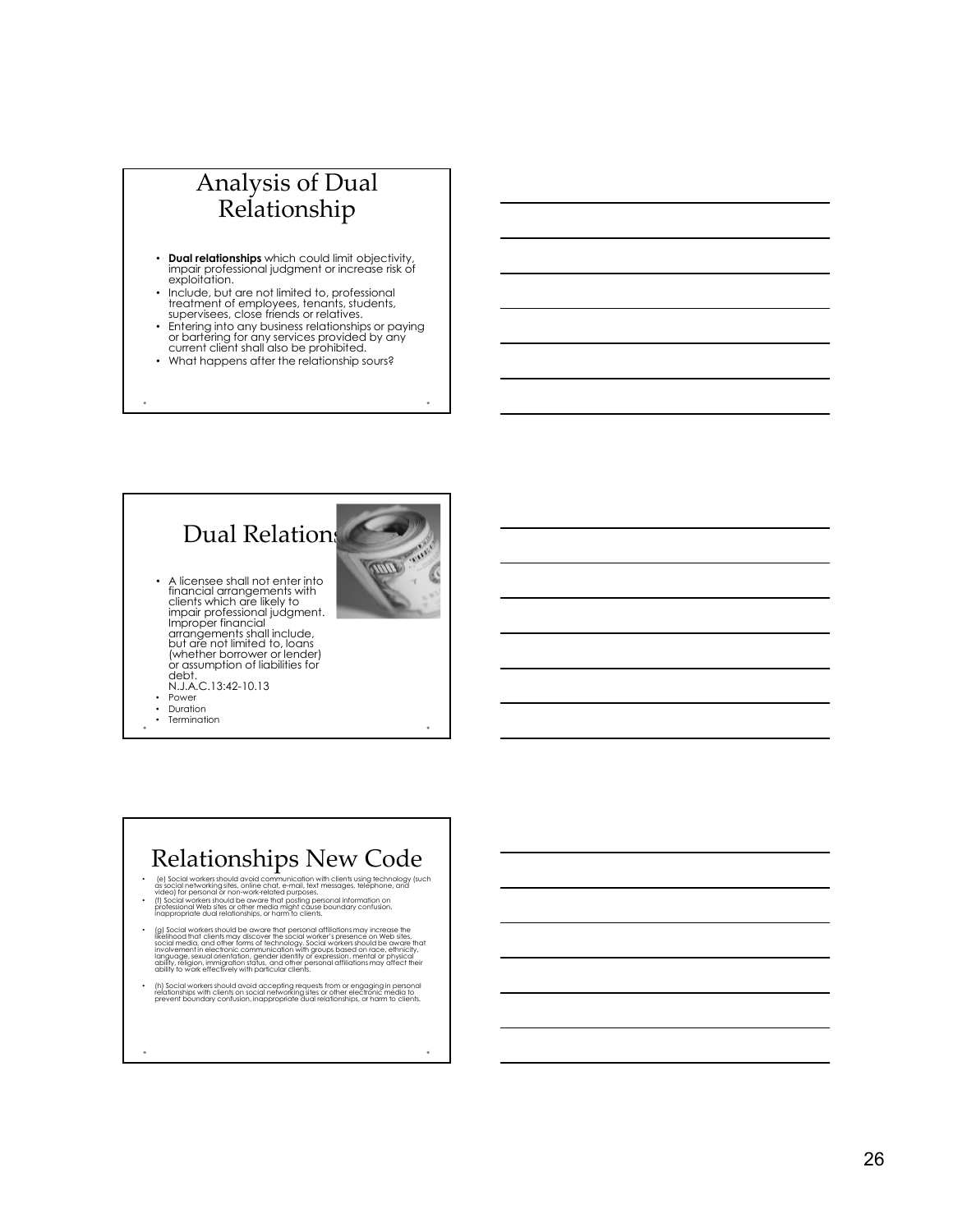

• (h) Social workers should avoid accepting requests from or engaging in personal relationships with clients on social networking sites or other electronic media to prevent boundary confusion, inappropriate dual relationships, or harm to clients.

# Electronic Communications

Prohibitions include

- 1.09 Sexual Relationships
- 1.11 Sexual Harassment
- 1.12 Derogatory Statements
- 2.06 Sexual relationships Supervisors
- 2.07 Sexual Harassment
- 3.02(d) Dual Relationships in Supervision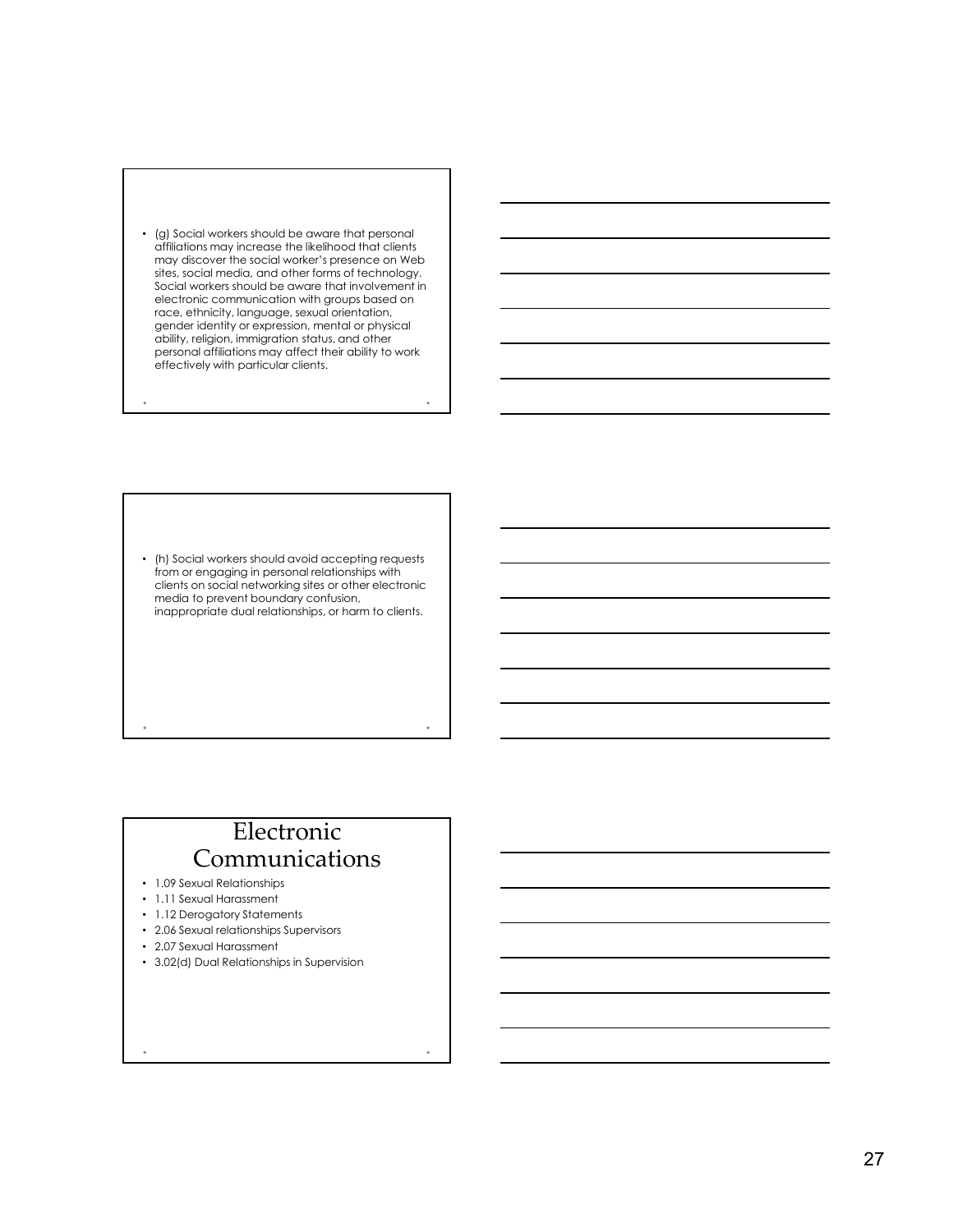

# Common Law

• (1) under the age of seven years the presumption of incapacity is conclusive; (2) between the ages of seven and 14 years there is a rebuttable presumption of incapacity; and (3) above the age of 14 years there is a rebuttable presumption of capacity • Consert to Treatment to Treatment Court of Client may be needed as well.<br>
In the 18 years there is created as consent of consent of client<br>
of Mayers there is a resultable presumption of<br>
exceptions. On If over 14, conse

# Minor's Right to Consent

- 
- 
- In re Commitment of N.N., 146 N.J. 112 o Right to Consent to Inpatient
- Federal Law: Substance abuse and reproductive issues
- Get waiver from parents for full disclosure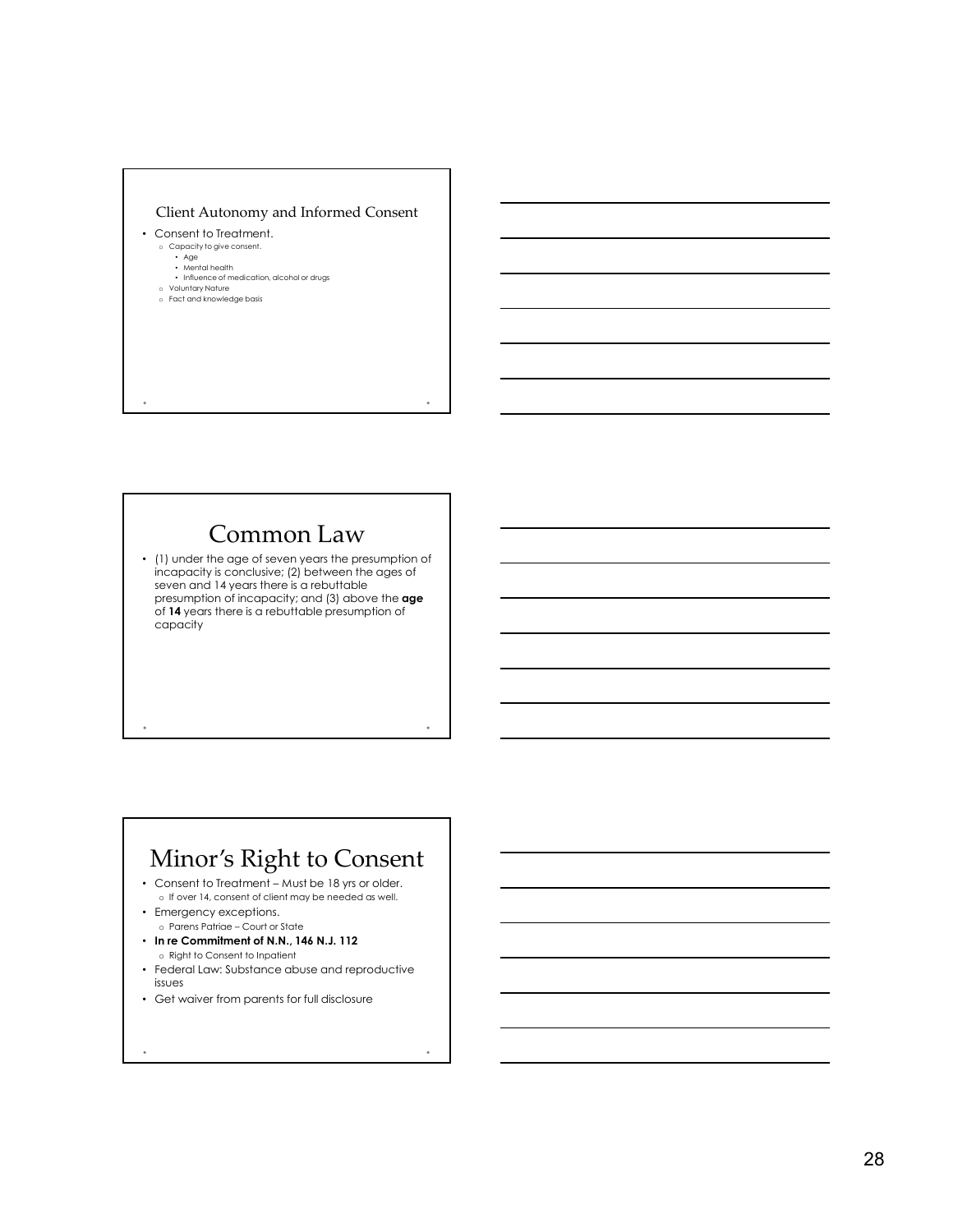# Minor's can Consent to:

- Treatment for sexually transmitted diseases and HIV o NJSA 9:17A-4
- Treatment for drug or alcohol abuse. o NJSA 9:17A-4
- Medical treatment for sexual assault. o NJSA 9:17A-4 o If physician decides in best interest of child

# Minor's can Consent to:

- Pregnancy services or prenatal care. o NJSA 9:17A-1
- Contraceptives.
- o NJSA 9:17A-1 • Abortion
- o NJSA 9:17A-1.4

# Boys and Girls Club Keystone Law

- Minor over the age of 16 can consent to behavioral health care services for the treatment of mental illness or emotional disorders,
- Under the supervision of ... certified social worker, licensed clinical social worker, licensed social worker . . .
- Treatment for behavioral health care services for mental illness or emotional disorders that is consented to by a minor shall be considered confidential information
-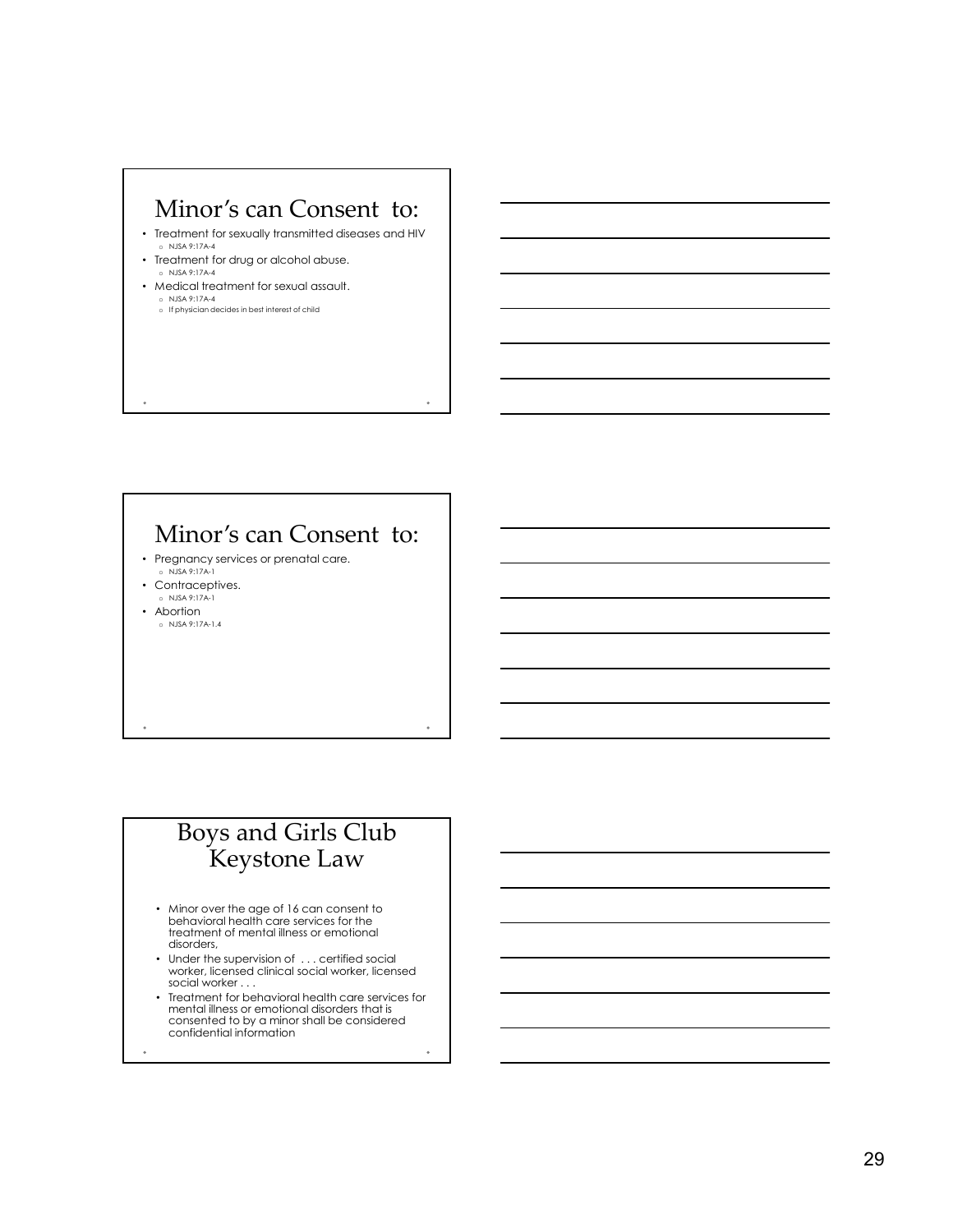

# Duty to Report Misconduct

• NJAC 13:44G-10.8 The SW shall promptly notify the Board when in possession of information that reasonably indicates that another SW has demonstrated

o Impairment<br>o Gross incompetence

o Gross incompetence<br>o Unprofessional conduct that presents imminent danger to client or public health, safety or welfare<br>health, safety or welfare

### Reporting Misconduct

- 
- 
- Client should make report. SW to make report if client<br>• unwilling but only with consent of client.<br>• When the information is obtained in the course of treating a<br>client-social worker, the treating social worker shall no
	- o The treating social worker has reasonable cause to believe that<br>the client-social worker is currently receiving professional<br>supervision and pursuing education to correct the deficiency.
- Psychologist are required to discuss with accused colleague.